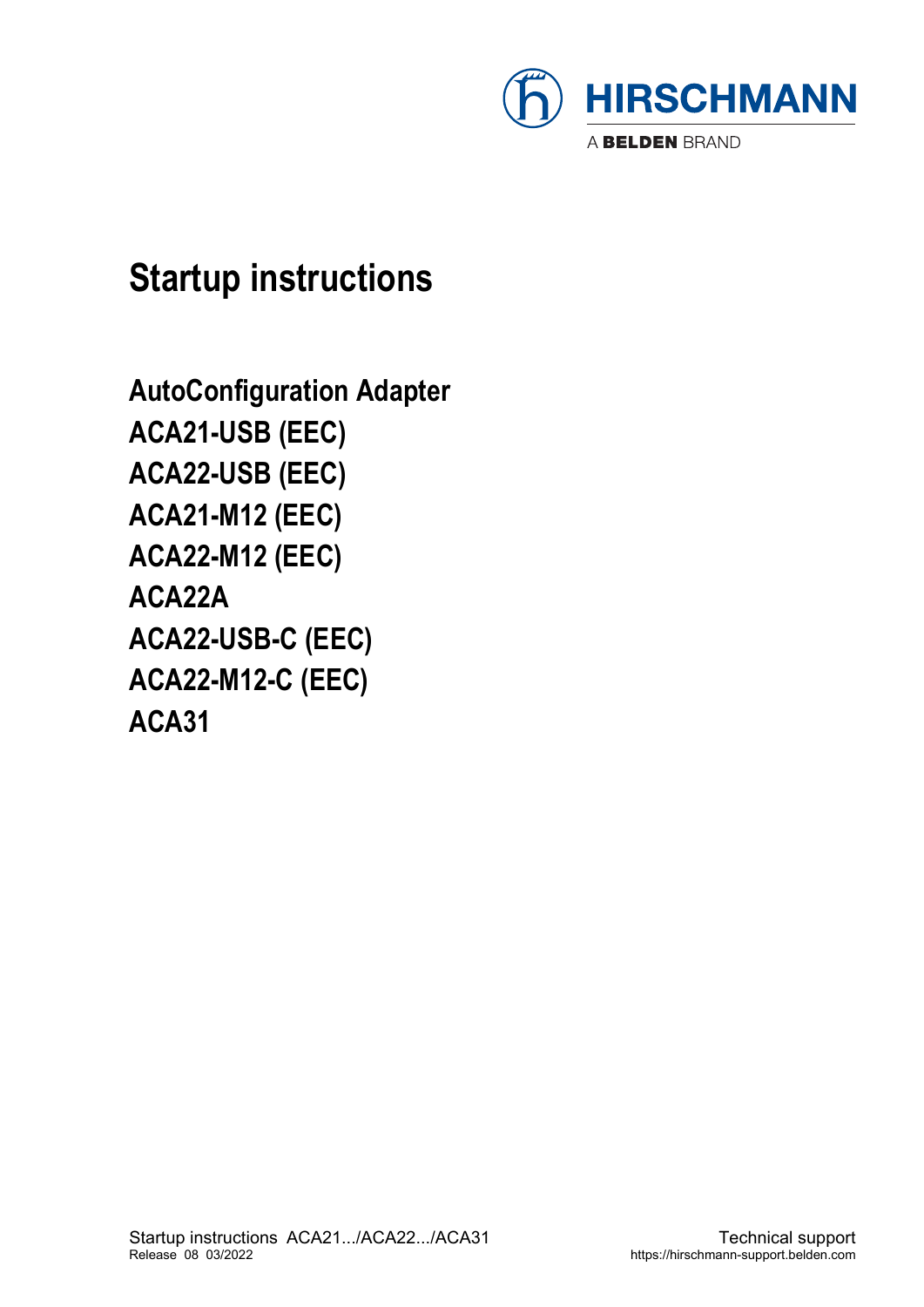The naming of copyrighted trademarks in this manual, even when not specially indicated, should not be taken to mean that these names may be considered as free in the sense of the trademark and tradename protection law and hence that they may be freely used by anyone.

#### © 2022 Hirschmann Automation and Control GmbH

Manuals and software are protected by copyright. All rights reserved. The copying, reproduction, translation, conversion into any electronic medium or machine scannable form is not permitted, either in whole or in part. An exception is the preparation of a backup copy of the software for your own use.

The performance features described here are binding only if they have been expressly agreed when the contract was made. This document was produced by Hirschmann Automation and Control GmbH according to the best of the company's knowledge. Hirschmann reserves the right to change the contents of this document without prior notice. Hirschmann can give no guarantee in respect of the correctness or accuracy of the information in this document.

Hirschmann can accept no responsibility for damages, resulting from the use of the network components or the associated operating software. In addition, we refer to the conditions of use specified in the license contract.

You can get the latest version of this manual on the Internet at: https://www.doc.hirschmann.com

Hirschmann Automation and Control GmbH Stuttgarter Str. 45-51 72654 Neckartenzlingen Germany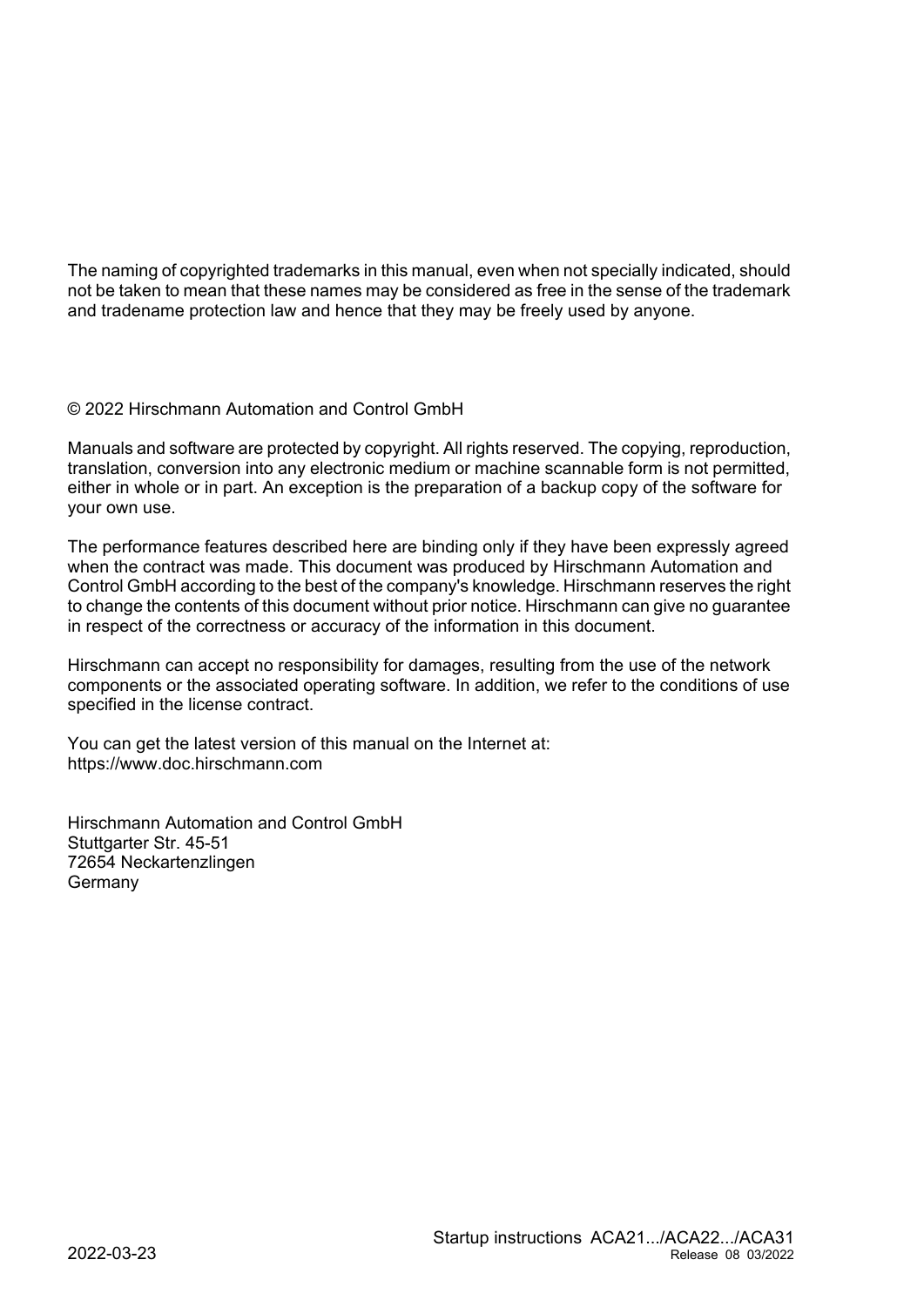### Contents

|              | <b>Important information</b> | 4  |
|--------------|------------------------------|----|
|              | <b>Safety instructions</b>   | 6  |
| 1            | <b>Description</b>           | 15 |
| $\mathbf{2}$ | <b>Installation</b>          | 16 |
| 3            | <b>Pin assignments</b>       | 18 |
| 4            | <b>Operation</b>             | 20 |
| 5            | <b>Technical data</b>        | 21 |
| A            | <b>Further support</b>       | 25 |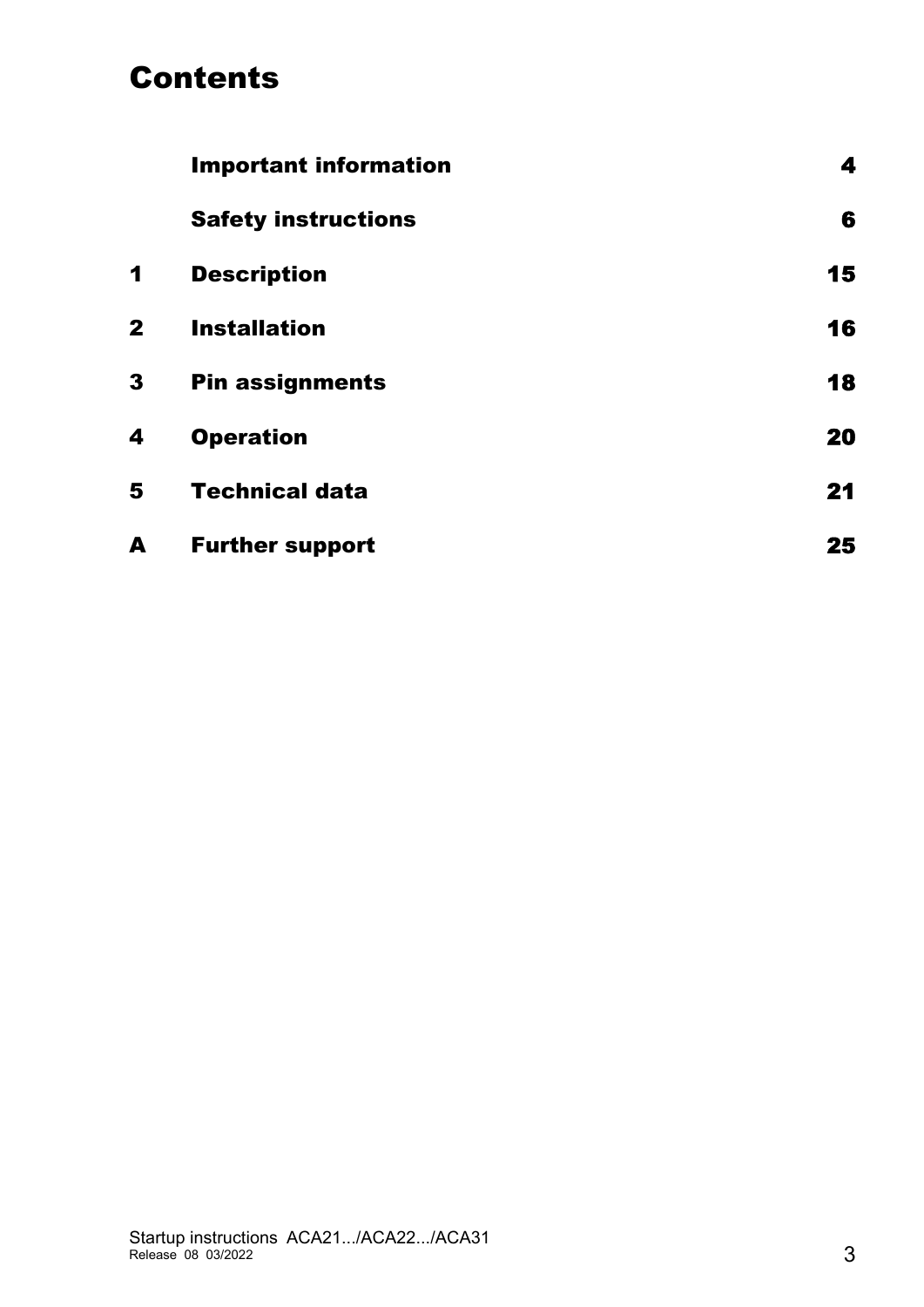## <span id="page-3-0"></span>Important information

**Note:** Read these instructions carefully, and familiarize yourself with the device before trying to install, operate, or maintain it. The following notes may appear throughout this documentation or on the device. These notes warn of potential hazards or call attention to information that clarifies or simplifies a procedure.

#### Symbol explanation



This is a general warning symbol. This symbol alerts you to potential personal injury hazards. Observe all safety notes that follow this symbol to avoid possible injury or death.



If this symbol is displayed in addition to a safety instruction of the type "Danger" or "Warning", it means that there is a danger of electric shock and failure to observe the instructions will inevitably result in injury.



This symbol indicates the danger of hot surfaces on the device. In connection with safety instructions, non-observance of the instructions will inevitably result in injuries.

#### DANGER 0

**DANGER** draws attention to an immediately dangerous situation, which will **inevitably** result in a serious or fatal accident if not observed.

## WARNING

**WARNING** indicates a potentially hazardous situation which, if not avoided, **could** result in death or serious injury.

# CAUTION

**CAUTION** indicates a possible danger which, if not avoided, **may** result in minor injuries.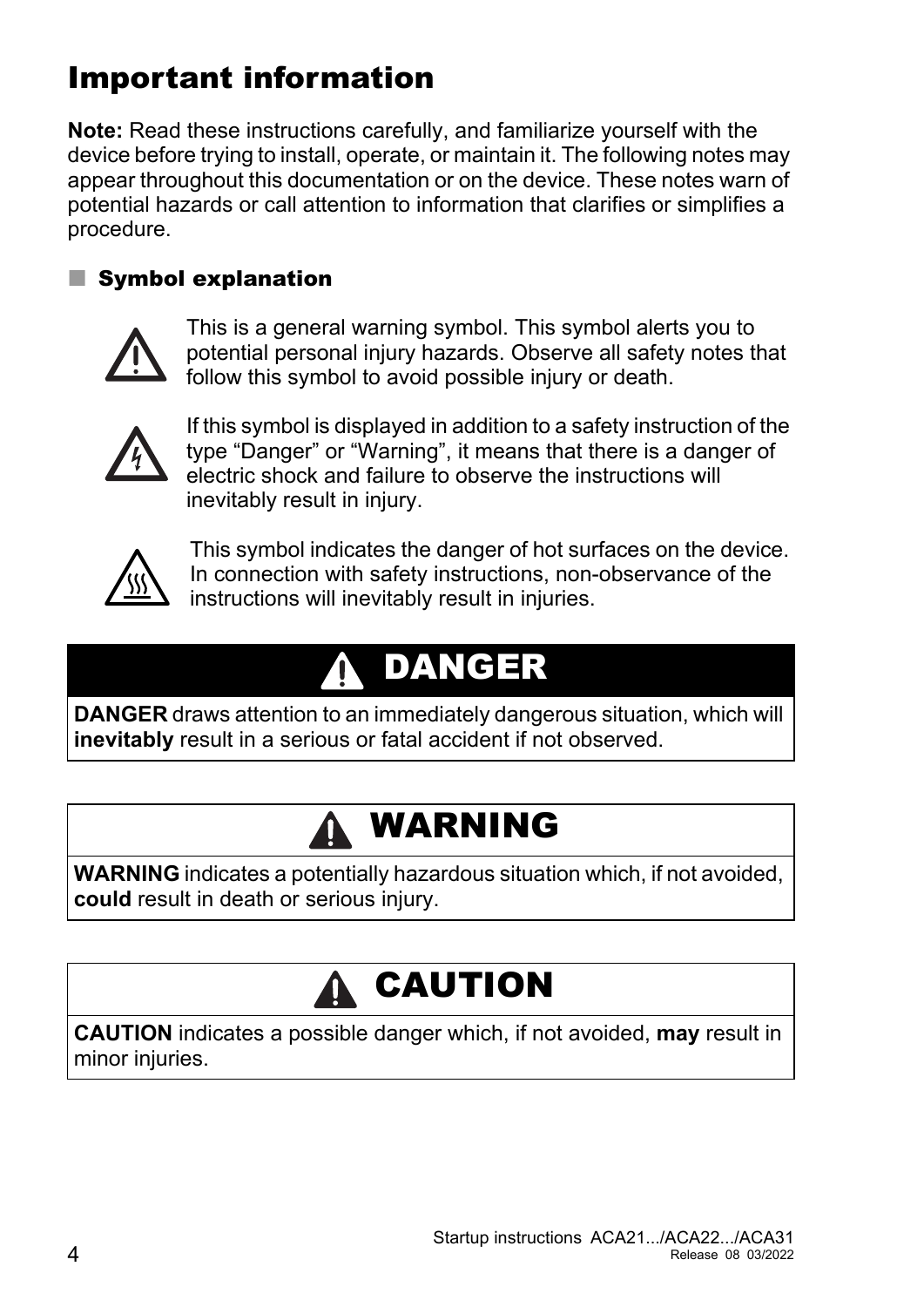## NOTICE

**NOTICE** provides information about procedures that do not involve the risk of injury.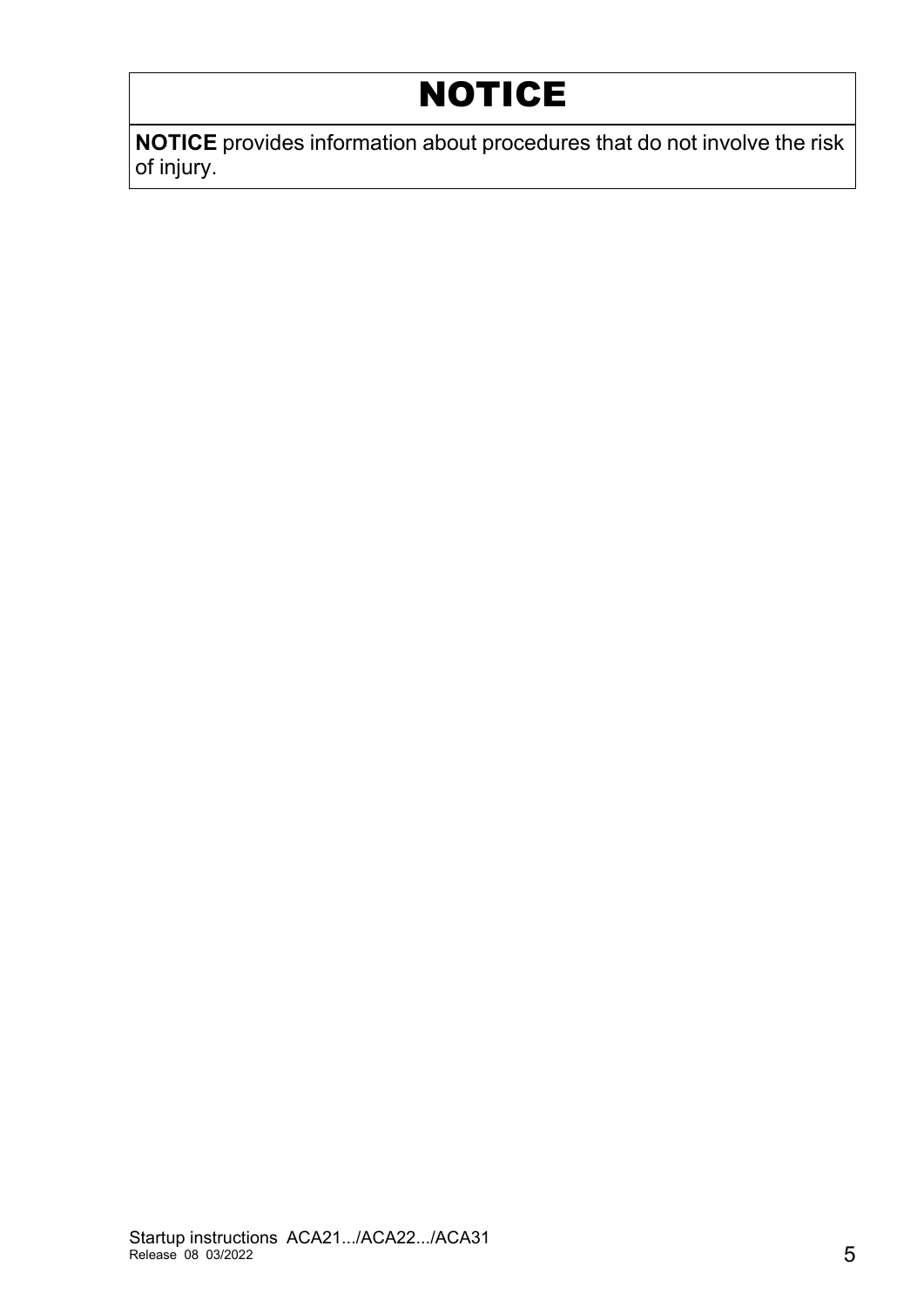## <span id="page-5-0"></span>Safety instructions

#### ■ Certified usage

- □ Exclusively operate the ACA21.../ACA22.../ACA31 storage medium with Hirschmann Industrial Ethernet host devices. Maximum ambient air temperature for ACA21.../ACA22...: +70 °C  $(+158 °F)$ Maximum ambient air temperature for ACA31: +85 °C (+185 °F) Peripheral equipment must be suitable for the location in which it is used.
- $\Box$  Use the product only for the application cases described in the Hirschmann product information, including this manual.
- $\Box$  Operate the product only according to the technical specifications. See ["Technical data" on page 21](#page-20-0).
- $\Box$  Connect to the product only components suitable for the requirements of the specific application case.

#### **Supply voltage**

- $\Box$  Exclusively operate the ACA21.../ACA22... storage medium with Hirschmann Industrial Ethernet host devices via their USB interface. The output power at the USB interface is limited to Class 2.
- $\Box$  Exclusively operate the ACA31 storage medium with Hirschmann Industrial Ethernet host devices via their SD card interface.

#### ■ National and international safety regulations

Verify that the electrical installation meets local or nationally applicable safety regulations.

#### ■ Use in Hazardous Locations (North America)

The ACA storage medium may be operated in hazardous locations only if it is marked accordingly "FOR USE IN HAZARDOUS LOCATIONS, Class I, Division 2, Groups A, B, C, D". Additionally, for use with Industrial-Line Hirschmann Ethernet products (host devices) only which are individually labeled "FOR USE IN HAZARDOUS LOCATIONS".



For "ACA21-USB (EEC)", "ACA22-USB (EEC)", and "ACA22A" types only: Non-Incendive only in hazardous locations when installed per Control Drawing 000163850DNR. In addition, the host device shall meet the Entity Parameter requirements as prescribed in the Control Drawing 000163850DNR in this present document.

See ["Control Drawing 000163850DNR" on page 10](#page-9-0).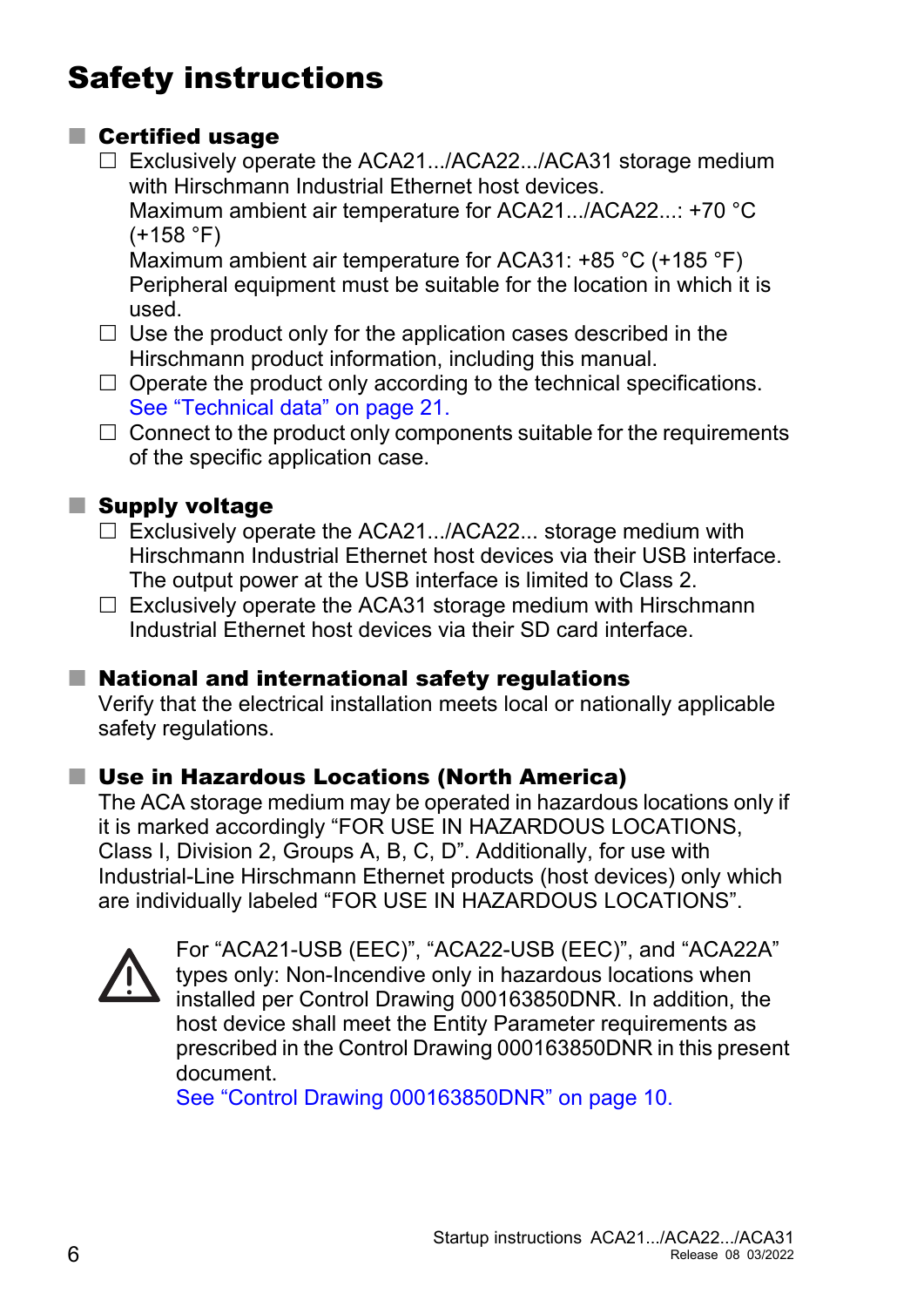#### **WARNING - EXPLOSION HAZARD!**

DO NOT DISCONNECT EQUIPMENT UNLESS POWER HAS BEEN SWITCHED OFF OR THE AREA IS KNOWN TO BE NON-HAZARDOUS.

#### **WARNING - EXPLOSION HAZARD!**

SUBSTITUTION OF ANY COMPONENTS MAY IMPAIR SUITABILITY FOR DIVISION 2.

**Avertissement** - Risque d'explosion - Ne pas débrancher tant que le circuit est sous tension à moins que l'emplacement soit connu pour ne contenir aucune concentration de gaz inflammable.

**Avertissement** - Risque d'explosion - La substitution de tout composant peut rendre ce matériel incompatible pour une utilisation en classe I, division 2.

#### <span id="page-6-0"></span>■ Use in Explosive Atmospheres Zone 2 According to European Directive 2014/34/EC

This product may be operated in EX zone 2 only if the product label is marked as follows:

For "ACA21-M12 (EEC)", "ACA22-M12 (EEC)" and "ACA22-USB-C (EEC)" types:

II 3G Ex ec IIC T4 Gc DEKRA 12ATEX0258X

Temperature Code: T4; Ta: -40 °C to +70 °C (-40 °F to +158 °F)

For "ACA21-USB (EEC)" and "ACA22-USB (EEC)" types:



II 3G Ex ec ic IIC T4 Gc DEKRA 12ATEX0258X

Temperature Code: T4; Ta: -40 °C to +70 °C (-40 °F to +158 °F)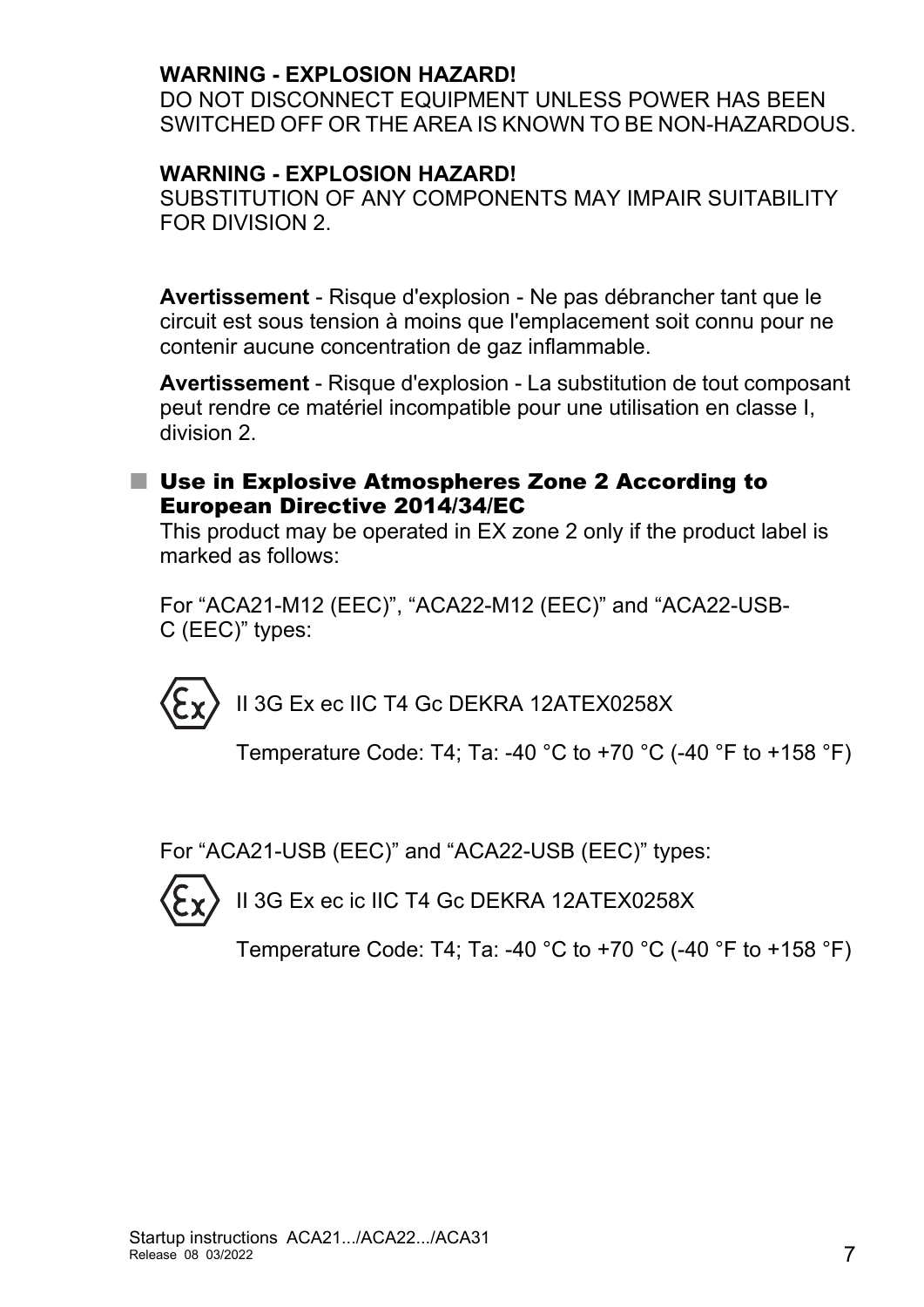

Non-incendive only in Ex Zone 2 when installed per Control Drawing 000163850DNR. In addition, the host device shall meet the Entity Parameter requirements as prescribed in the Control Drawing 000163850DNR in this present document. See ["Control Drawing 000163850DNR" on page 10.](#page-9-0)

#### **Special conditions for safe use**

- $\Box$  The equipment shall only be used in an area with maximum pollution degree 2, as defined in EN 60664-1.
- $\Box$  The product shall be installed in a suitable enclosure providing a degree of protection of at least IP54 in accordance with EN 60079-0, taking into account the environmental conditions under which the product will be used.

#### <span id="page-7-0"></span>■ UK regulation S.I. 2016:1107 (as amended by S.I. 2019:696) - Schedule 3A, Part 6

This product may be operated in EX zone 2 only if the product label is marked as follows:

For "ACA21-M12 (EEC)", "ACA22-M12 (EEC)" and "ACA22-USB-C (EEC)" types:

II 3G Ex ec IIC T4 Gc DEKRA 21UKEX0067X

Temperature Code: T4; Ta: -40 °C to +70 °C (-40 °F to +158 °F)

For "ACA21-USB (EEC)" and "ACA22-USB (EEC)" types:

II 3G Ex ec ic IIC T4 Gc DEKRA 21UKEX0067X

Temperature Code: T4; Ta: -40 °C to +70 °C (-40 °F to +158 °F)



Non-incendive only in Ex Zone 2 when installed per Control Drawing 000163850DNR. In addition, the host device shall meet the Entity Parameter requirements as prescribed in the Control Drawing 000163850DNR in this present document. See ["Control Drawing 000163850DNR" on page 10.](#page-9-0)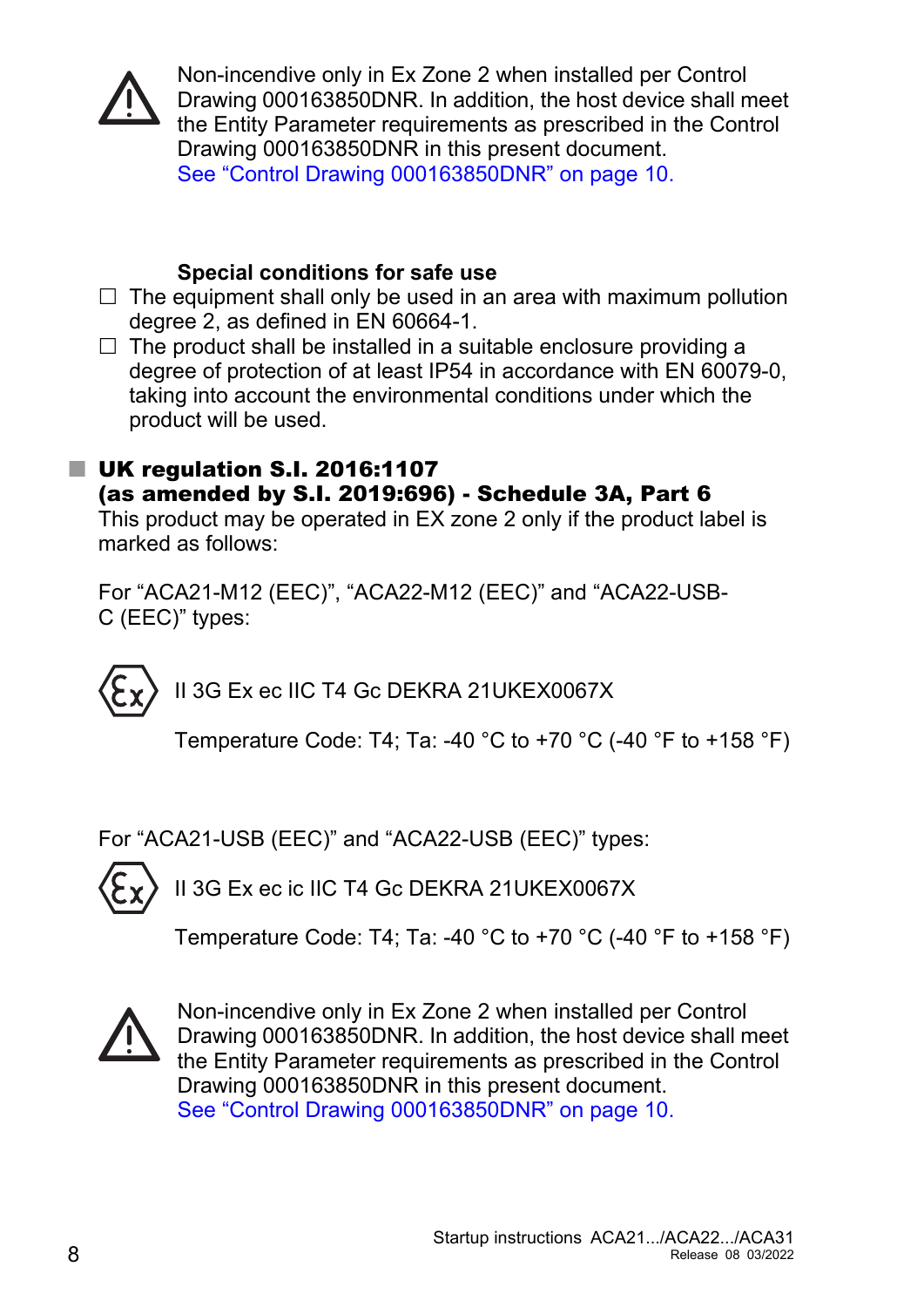#### **Special conditions for safe use**

- $\Box$  The equipment shall only be used in an area with maximum pollution degree 2, as defined in EN 60664-1.
- $\Box$  The product shall be installed in a suitable enclosure providing a degree of protection of at least IP54 in accordance with EN 60079-0, taking into account the environmental conditions under which the product will be used.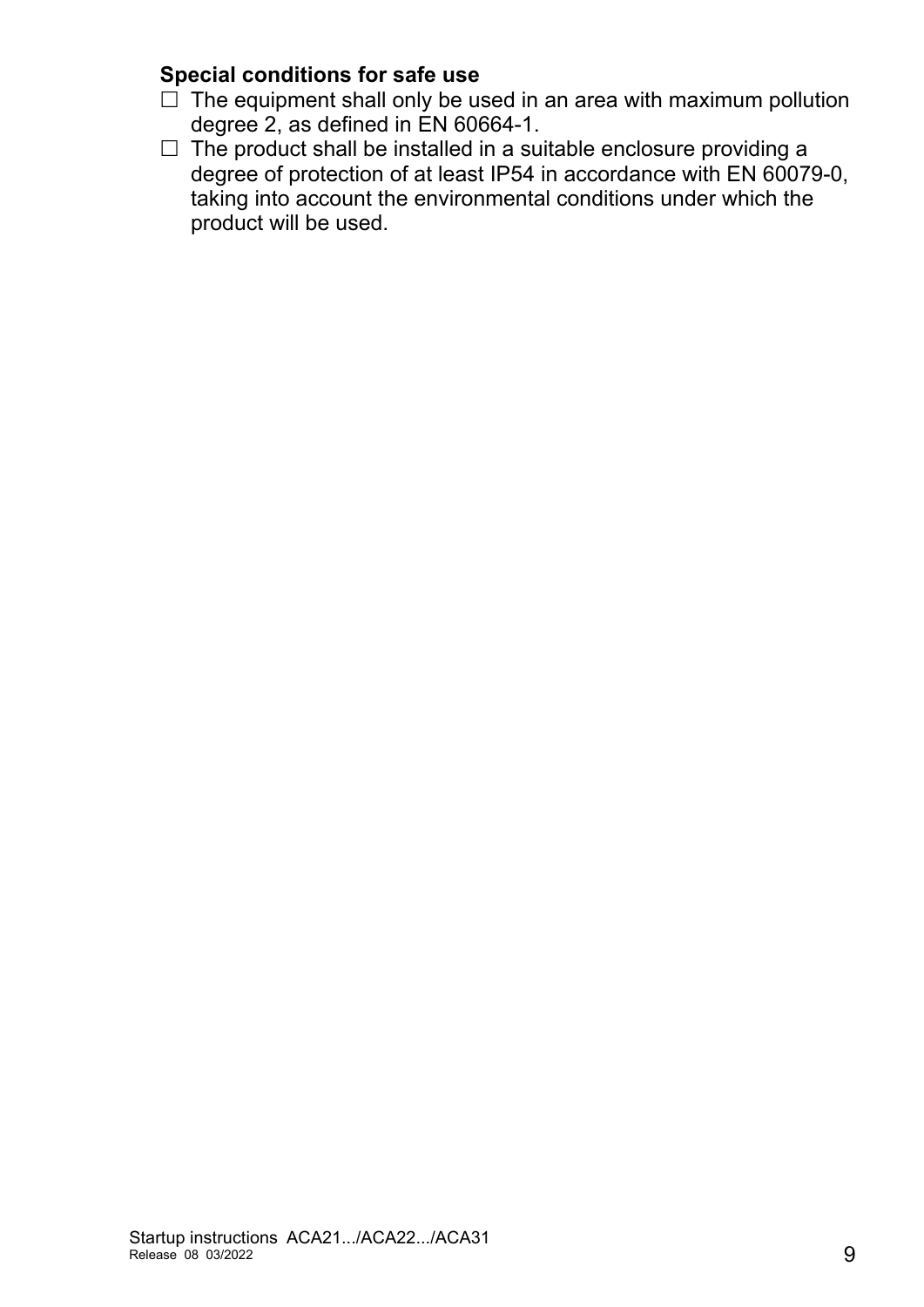#### <span id="page-9-0"></span>Control Drawing 000163850DNR

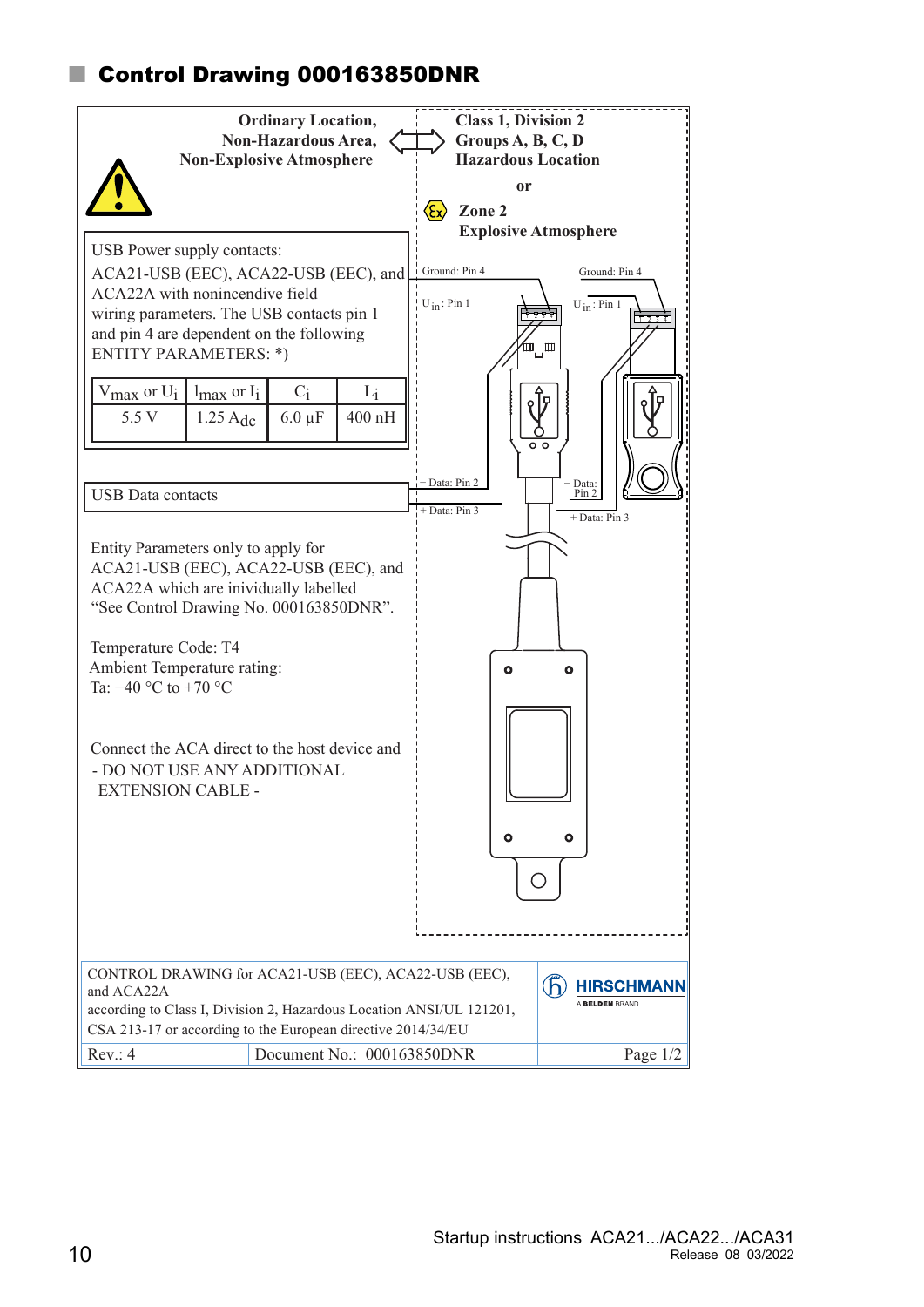Make sure that the Entity Parameters of the host device meet the following requirements: \*)

| $V_{\text{OC}}$ or $U_0 \leq 5.5$ V | $l_{\rm sc}$ or $l_0 \leq 1.25$ A |
|-------------------------------------|-----------------------------------|
| $C_a$ or $C_0 > 6.0 \mu F$          | $L_a > 400$ nH                    |

#### **Applied standards:**

ANSI/UL 121201-2017 (Hazardous Locations) CSA 213-17 (Hazardous Locations) EN IEC 60079-0: 2018 (Zone 2, directive 2014/34/EU) EN 60079-11: 2012 (ic) (Zone 2, directive 2014/34/EU) EN 60079-7: 2015 + A1: 2018 (ec) (Zone 2, directive 2014/34/EU)

#### **Special conditions for safe use according to the directive 2014/34/EU**

The equipment shall only be used in an area of not more than pollution degree 2, as defined in IEC 60664-1.

The product shall be installed in a suitable enclosure providing a degree of protection of at least IP54 in accordance with EN 60079-0, taking into account the environmental conditions under which the product will be used.

\*) Note: Applied parameter designations under the conditions of ...

| Hazardous Locations<br>Class I Division 2:           | max | <sup>1</sup> max |  | $\alpha$ | $\mathbf{c}$ |  |
|------------------------------------------------------|-----|------------------|--|----------|--------------|--|
| the European directive<br>[2014/34/EU / EN 60079-11] |     |                  |  |          |              |  |

| CONTROL DRAWING for ACA21-USB (EEC), ACA22-USB (EEC),<br>and ACA22A<br>according to Class I, Division 2, Hazardous Location ANSI/UL 121201,<br>CSA 213-17 or according to the European directive 2014/34/EU |                            |  |  | A BELDEN BRAND | <b>HIRSCHMANN</b> |
|-------------------------------------------------------------------------------------------------------------------------------------------------------------------------------------------------------------|----------------------------|--|--|----------------|-------------------|
| Rev: 4                                                                                                                                                                                                      | Document No.: 000163850DNR |  |  |                | Page $2/2$        |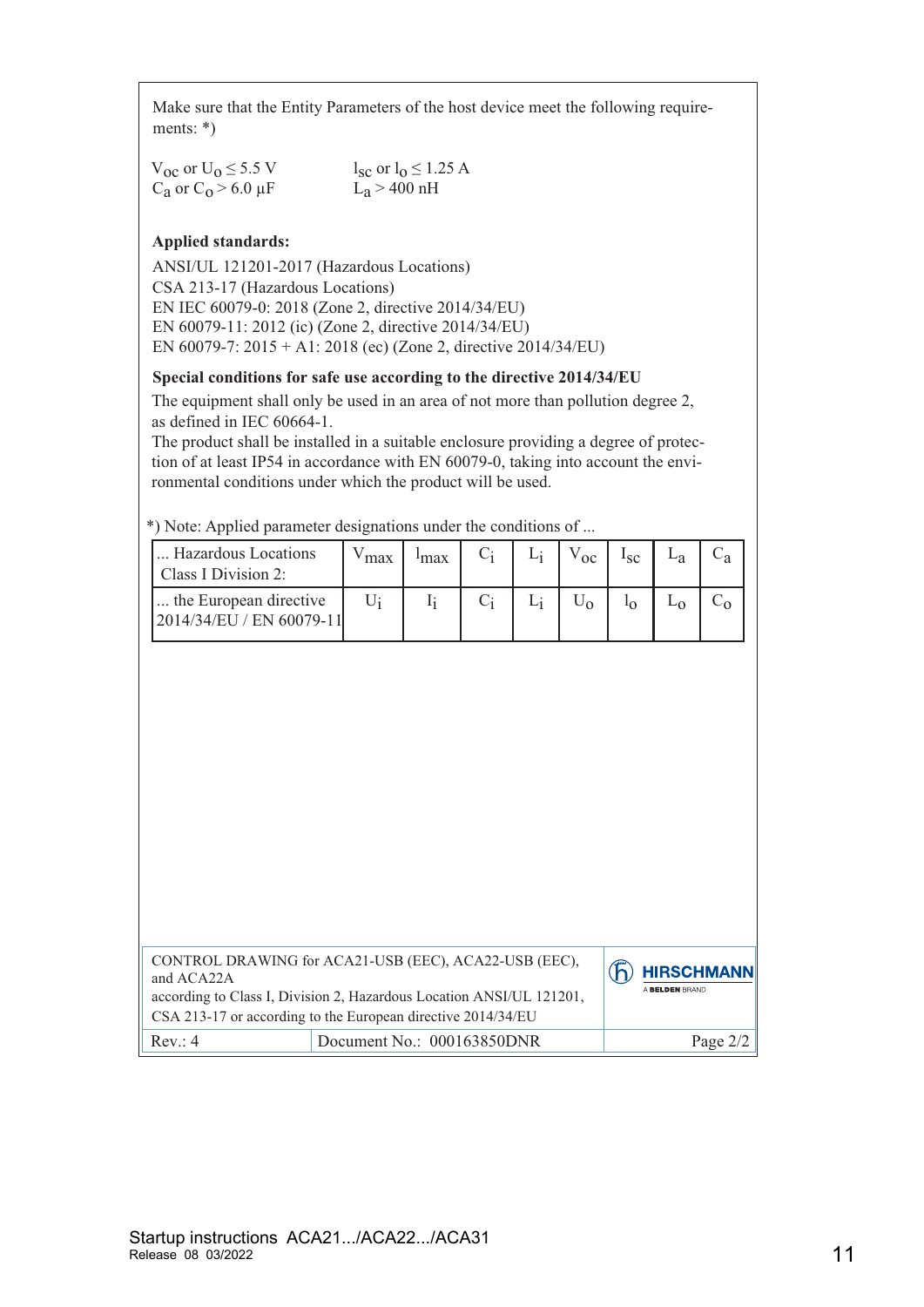#### ■ CE marking

The labeled devices comply with the regulations contained in the following European directive(s):

#### **2014/30/EU (EMC)**

Directive of the European Parliament and of the Council on the harmonisation of the laws of the Member States relating to electromagnetic compatibility.

#### **2011/65/EU and 2015/863/EU (RoHS)**

Directive of the European Parliament and of the Council on the restriction of the use of certain hazardous substances in electrical and electronic equipment.

#### **2014/34/EU (ATEX)**

Directive of the European Parliament and the council on the harmonisation of the laws of the Member States relating to equipment and protective systems intended for use in potentially explosive atmospheres.

**Note:** The ATEX Directive applies exclusively to the device variants labeled with an ATEX certificate number: See ["Use in Explosive Atmospheres Zone 2 According to European](#page-6-0)  [Directive 2014/34/EC" on page 7](#page-6-0).

In accordance with the above-named EU directive(s), the EU conformity declaration will be at the disposal of the relevant authorities at the following address:

Hirschmann Automation and Control GmbH Stuttgarter Str. 45-51 72654 Neckartenzlingen **Germany** 

[You find the EU conformity declaration as PDF file for downloading on the](https://www.doc.hirschmann.com/certificates.html)  [Internet at:](https://www.doc.hirschmann.com/certificates.html) https://www.doc.hirschmann.com/certificates.html

The product can be used in the industrial sector.

Interference immunity: EN 61000-6-2

Emitted interference: EN 55032

You find more information on technical standards here: ["Technical data" on page 21.](#page-20-0)

**Warning!** This is a class A device. This device can cause interference in living areas, and in this case the operator may be required to take appropriate measures.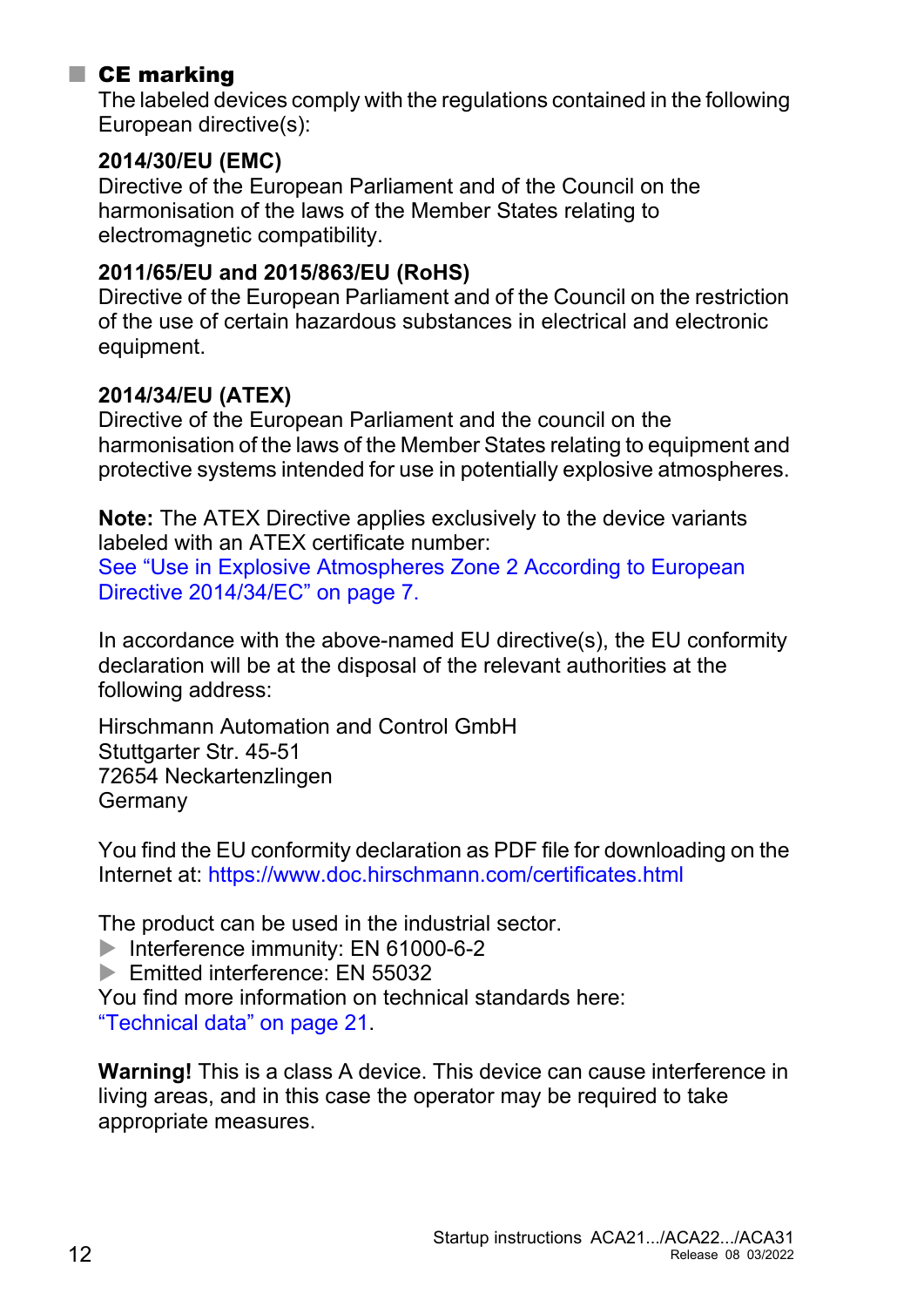**Note:** The assembly guidelines provided in these instructions must be strictly adhered to in order to observe the EMC threshold values.

#### **UKCA marking**

The labeled devices comply with the following UK regulations:

**S.I. 2012 No. 3032** Restriction of the Use of Certain Hazardous Substances in Electrical and Electronical Equipment Regulations

**S.I. 2016 No. 1091** Electromagnetic Compatibility Regulations 2016

**S.I. 2016 No. 1107**

Equipment and Protective Systems Intended for use in Potentially Explosive Atmospheres Regulations 2016

**Note:**The regulation applies exclusively to the device variants labeled with a UKEX certificate number: See ["UK regulation S.I. 2016:1107 \(as](#page-7-0)  [amended by S.I. 2019:696\) - Schedule 3A, Part 6" on page 8.](#page-7-0)

# UK ČÄ

The UKCA conformity declaration will be available to the relevant authorities at the following address:

Belden UK Ltd. 1 The Technology Centre, Station Road Framlingham, IP13 9EZ, United Kingdom

[You find the UKCA conformity declaration as PDF file for downloading on](https://www.doc.hirschmann.com/certificates.html)  [the Internet at:](https://www.doc.hirschmann.com/certificates.html) https://www.doc.hirschmann.com/certificates.html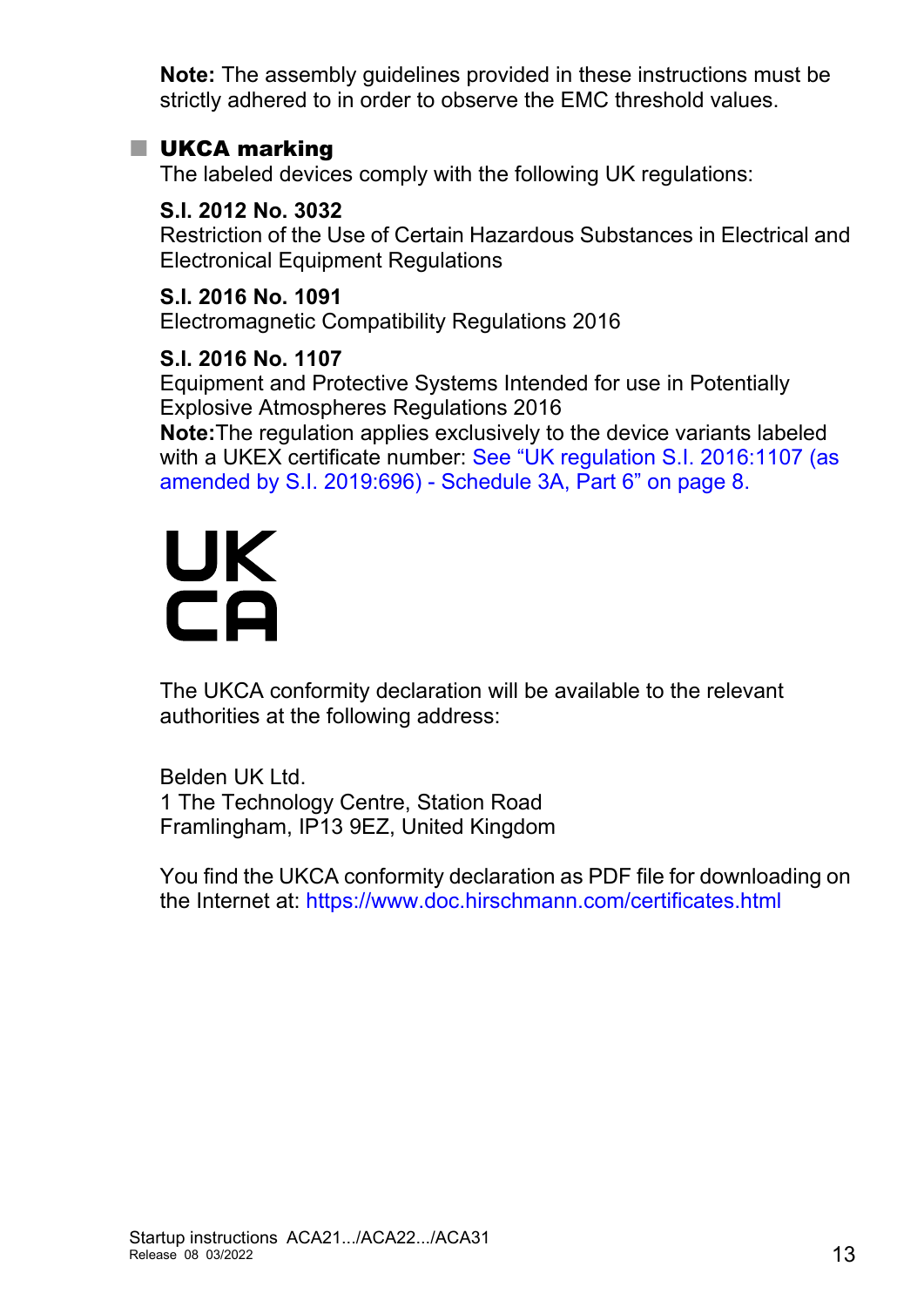#### ■ FCC note

**Supplier's Declaration of Conformity 47 CFR § 2.1077 Compliance Information**

ACA21.../ACA22.../ACA31

#### **U.S. Contact Information**

Belden – St. Louis 1 N. Brentwood Blvd. 15th Floor St. Louis, Missouri 63105, United States Phone: 314.854.8000

This device complies with part 15 of the FCC Rules. Operation is subject to the following two conditions: (1) This device may not cause harmful interference, and (2) this device must accept any interference received, including interference that may cause undesired operation.

**Note:** This equipment has been tested and found to comply with the limits for a Class A digital device, pursuant to part 15 of the FCC Rules. These limits are designed to provide reasonable protection against harmful interference when the equipment is operated in a commercial environment. This equipment generates, uses, and can radiate radio frequency energy and, if not installed and used in accordance with the instruction manual, may cause harmful interference to radio communications. Operation of this equipment in a residential area is likely to cause harmful interference in which case the user will be required to correct the interference at his own expense.

#### $\blacksquare$  Recycling note

After usage, this device must be disposed of properly as electronic waste, in accordance with the current disposal regulations of your county, state, and country.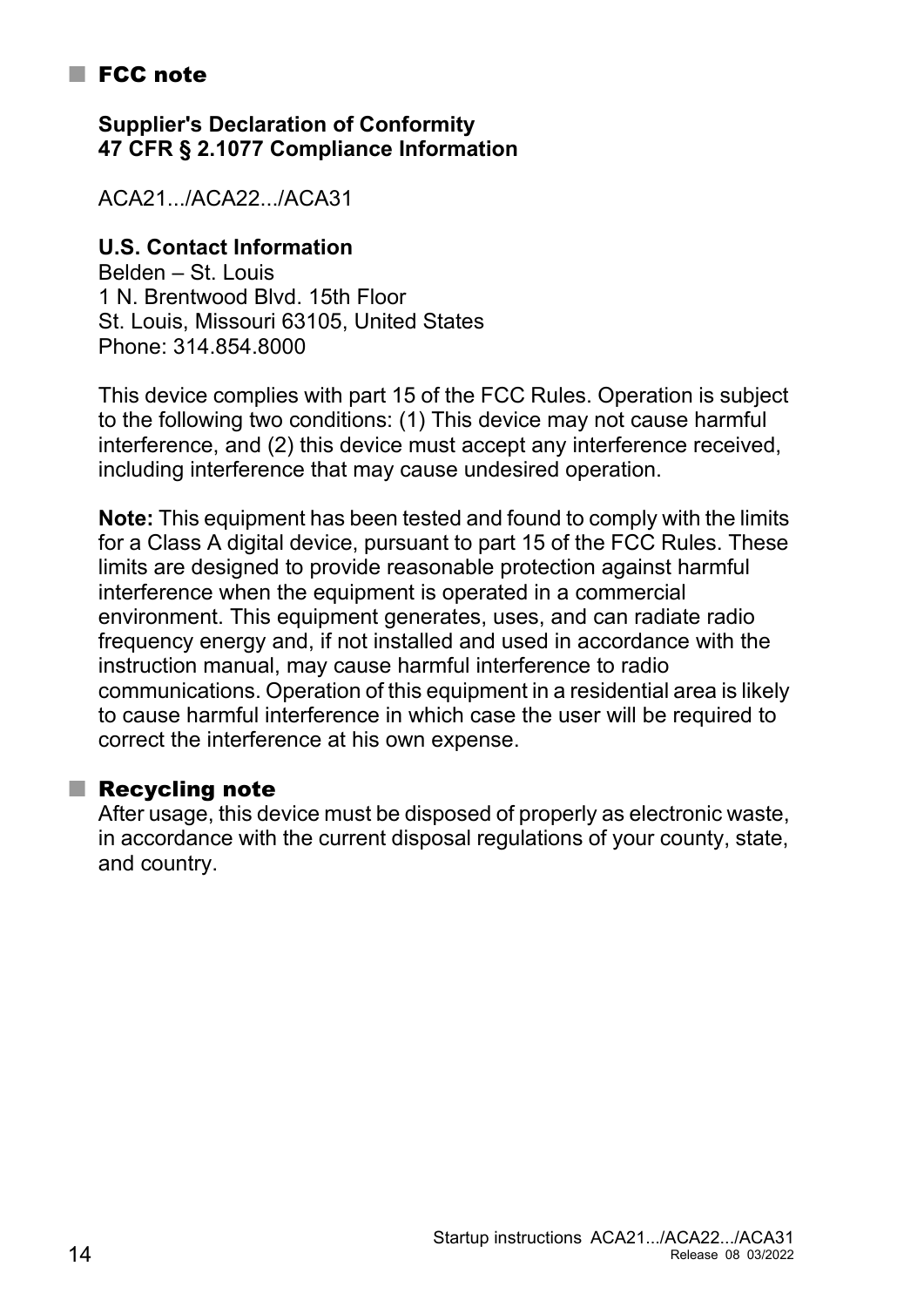## <span id="page-14-0"></span>1 Description

The ACA21.../ACA22.../ACA31 storage medium is for saving and updating configuration data and software of the Hirschmann Industrial Ethernet host devices.

USB compatibility of the storage medium: ACA21.../ACA22...

| <b>Storage medium</b> | <b>Software</b>                          |                                                            |
|-----------------------|------------------------------------------|------------------------------------------------------------|
| ACA21-                | Classic                                  | compatible                                                 |
|                       | <b>HiOS</b><br><b>HiSecOS</b>            | Enabling the compatibility mode on the device is required. |
| ACA22-                | Classic<br><b>HIOS</b><br><b>HiSecOS</b> | compatible                                                 |

Further information:

["Technical data" on page 21](#page-20-0)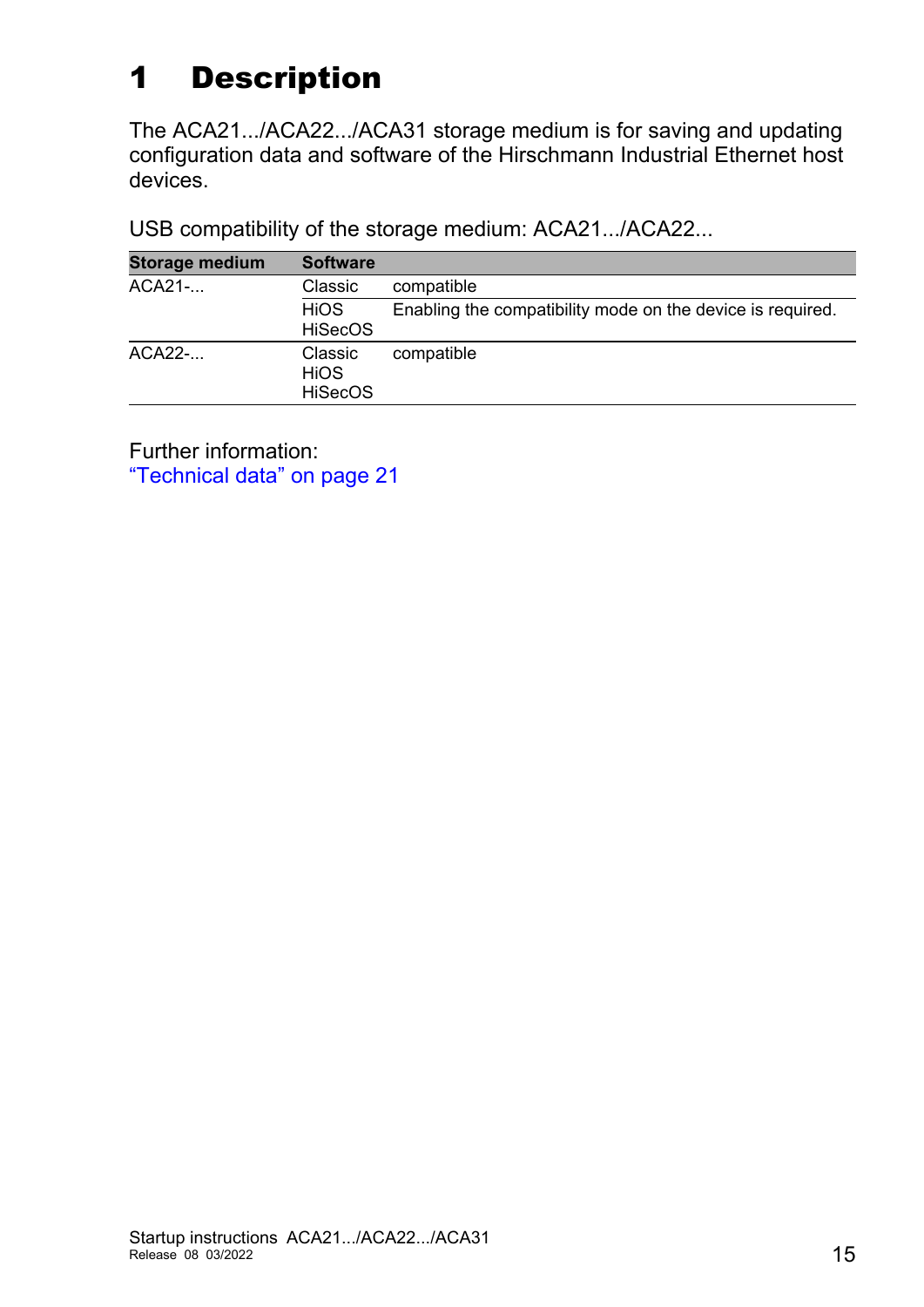## <span id="page-15-0"></span>2 Installation

Storage medium ACA21.../ACA22...:

 $\Box$  Plug the ACA21.../ACA22... storage medium into the USB interface or M12 socket of the device.

Storage medium ACA31:



*Figure 1: Installation of the storage medium ACA31 using the example GRS105/106*

- $\Box$  Deactivate the write protection on the SD card by pushing the writeprotect lock towards the contacts of the card.
- $\Box$  Push the SD card into the slot with the beveled corner on the front left side.

**Note:** In some devices, the SD card slot is protected by a locking mechanism. Disengage the locking mechanism before you insert or remove the SD card.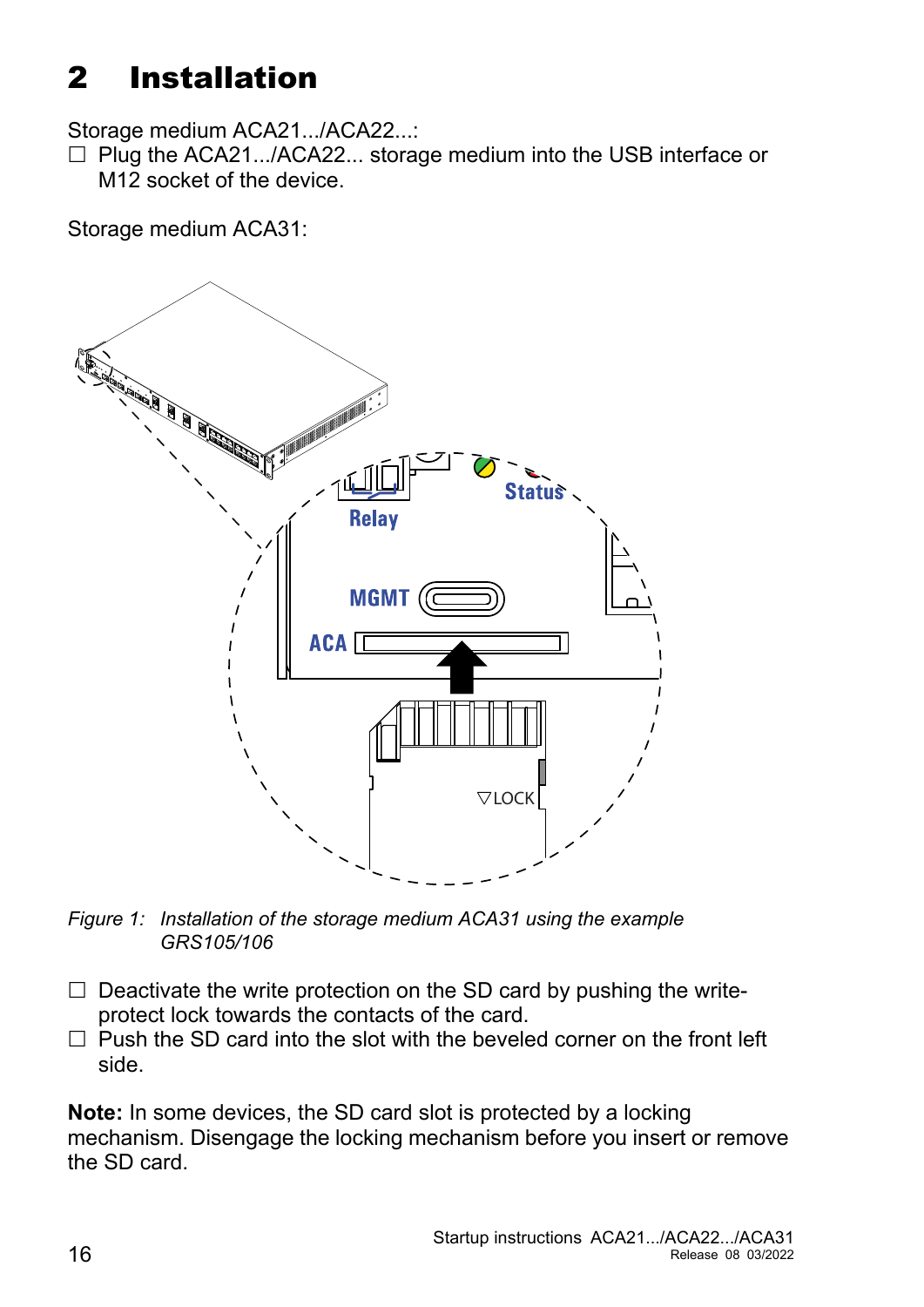**Note:** Note that upon restart, the host device—depending on its configuration—adopts the configuration saved on the ACA21.../ACA22.../ ACA31 storage medium. The status of the storage medium in the graphical user interface or in the Command Line Interface tells you if the configuration on the ACA21.../ACA22.../ACA31 storage medium corresponds with the configuration on the host device.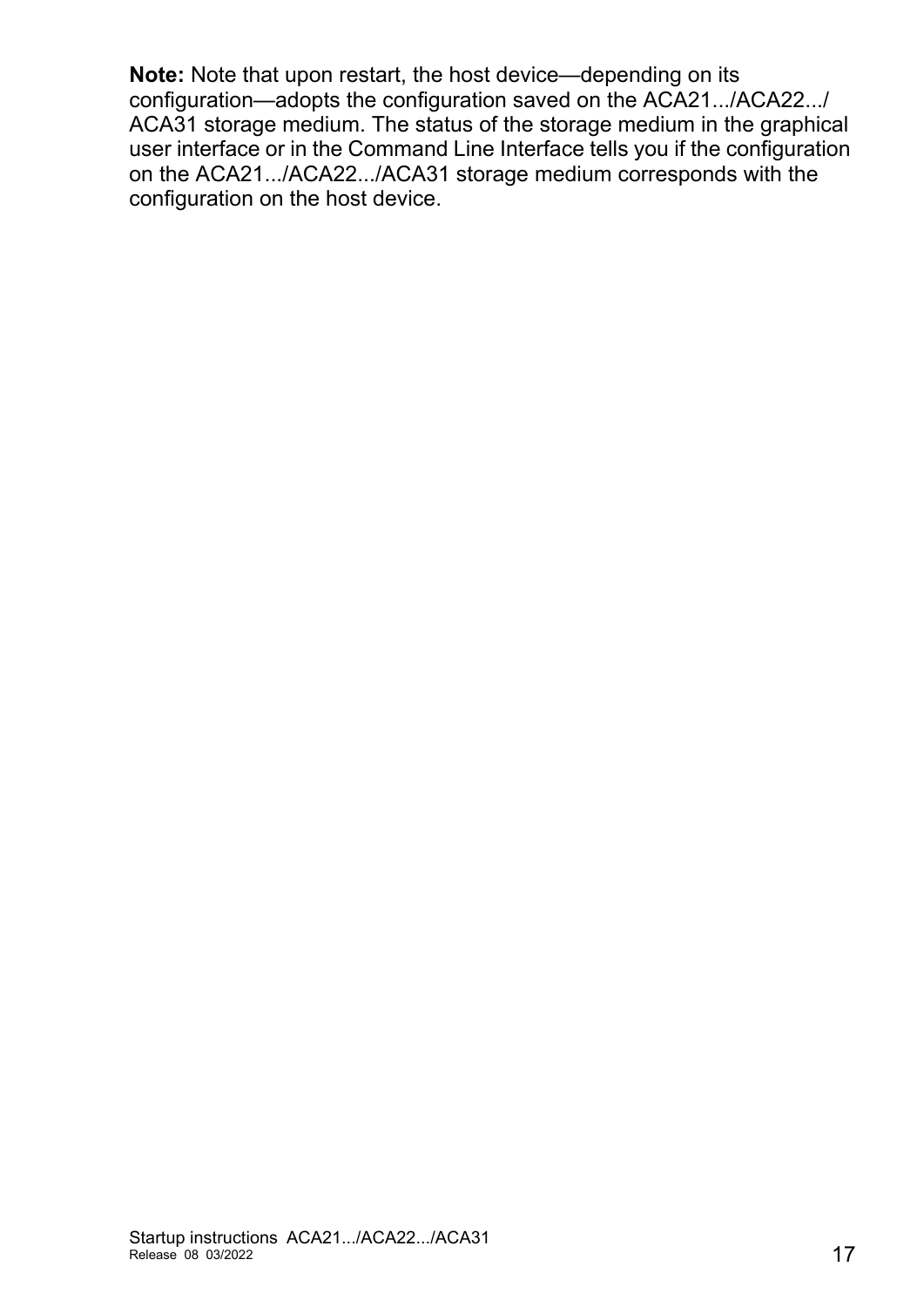## <span id="page-17-0"></span>3 Pin assignments



*Table 1: Pin assignment of the USB-A interface*



*Figure 2: Pin assignment of the USB-C interface*

| <b>Figure</b> | Pin | <b>Function</b> |
|---------------|-----|-----------------|
|               |     | Uin             |
|               |     |                 |
|               |     | - Data          |
|               |     | Ground (GND)    |
|               |     | + Data          |

*Table 2: Pin assignment of the plug of the following storage media: ACA21-M12 (EEC), ACA22-M12 (EEC)*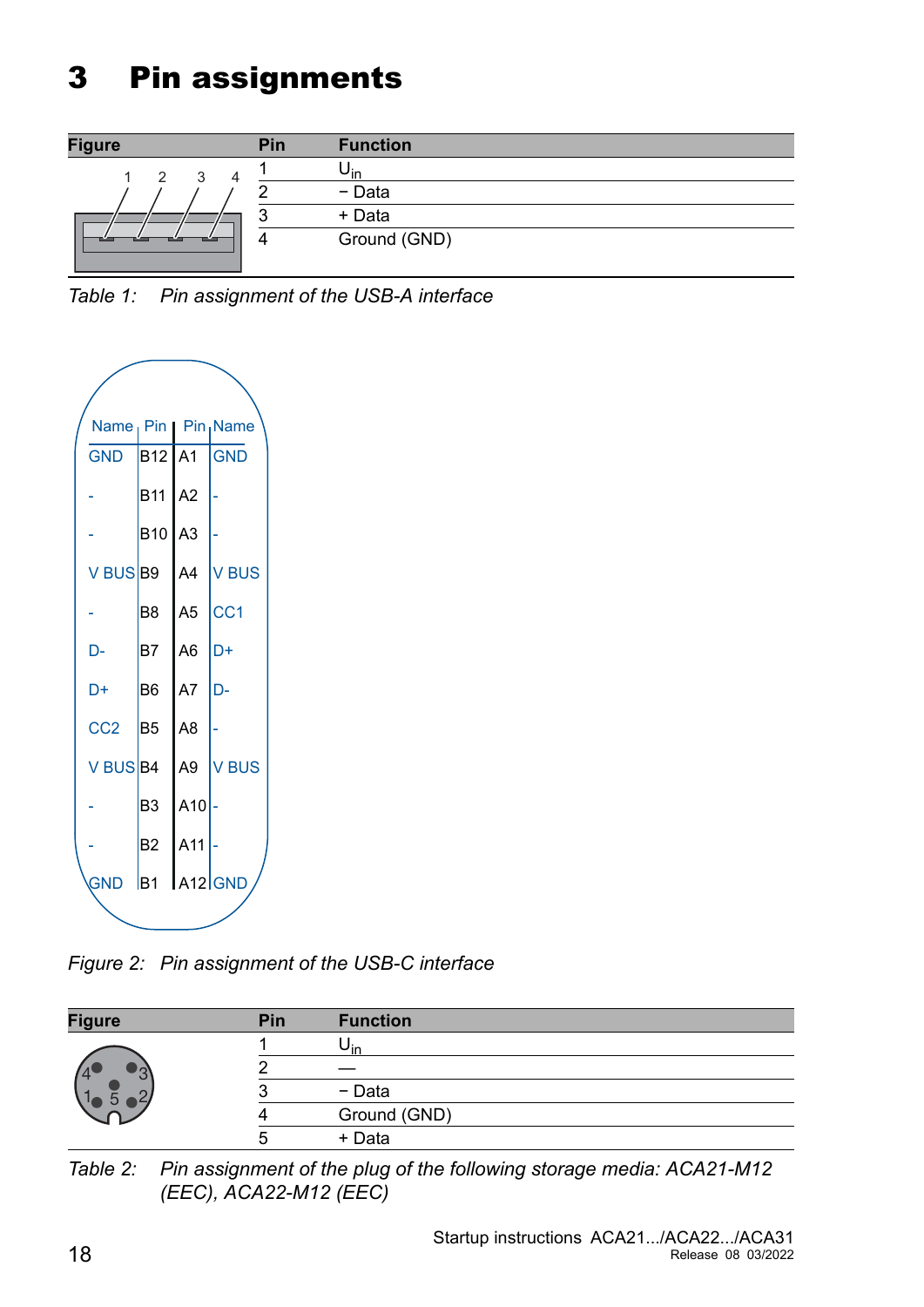| <b>Figure</b> | Pin | <b>Function</b> |
|---------------|-----|-----------------|
|               |     | ∪in             |
|               |     | CC <sub>1</sub> |
|               |     | - Data          |
|               |     | Ground (GND)    |
|               | ∽   | + Data          |

*Table 3: Pin assignment of the plug of the following storage medium: ACA22-M12- C (EEC)*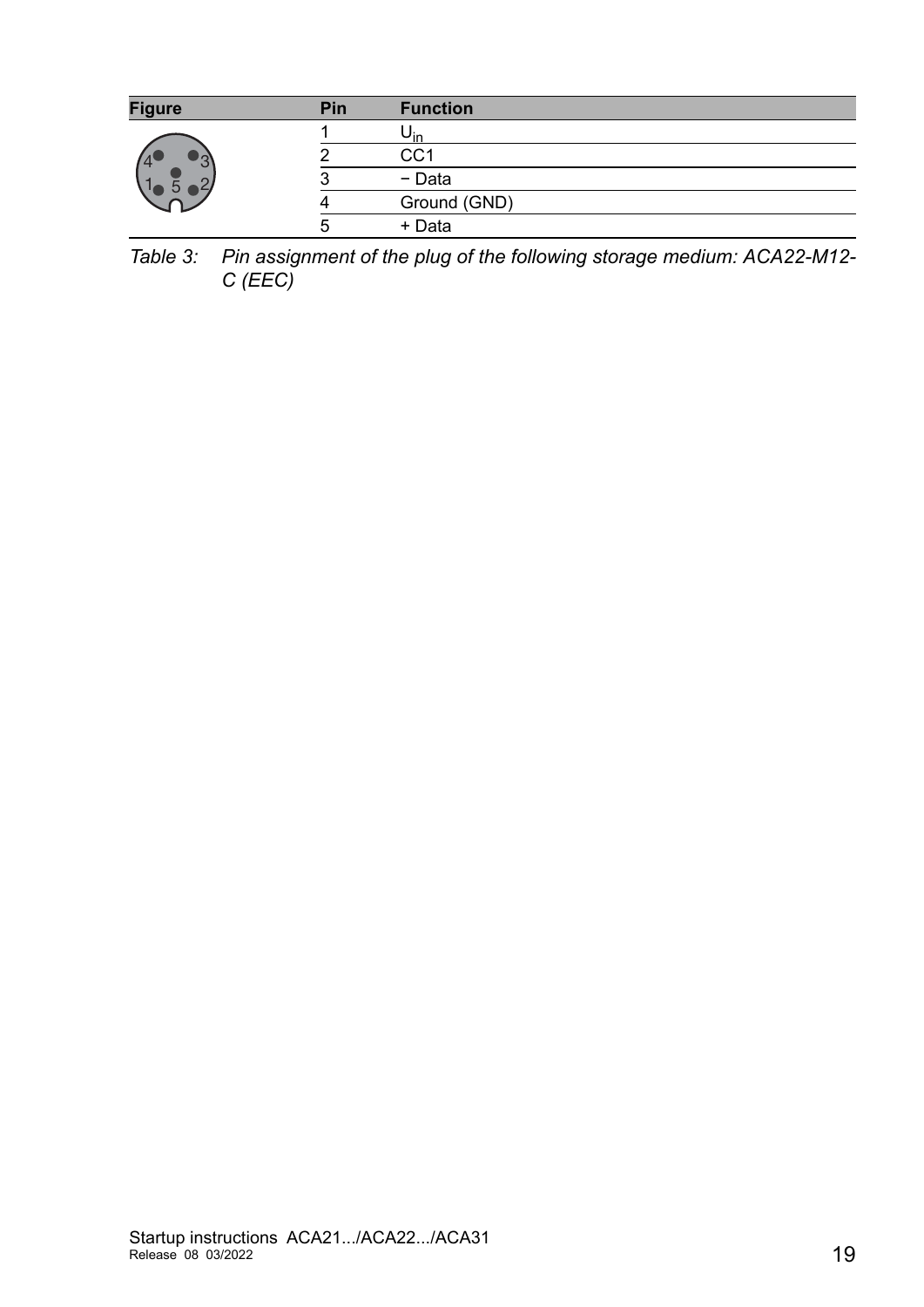## <span id="page-19-0"></span>4 Operation

#### $\blacksquare$  Transferring the current configuration data on the storage medium

You have the option of transferring the current configuration of your connected device via the graphical user interface or the Command Line Interface on the ACA21.../ACA22.../ACA31 storage medium and the flash memory of the host device simultaneously.

#### $\blacksquare$  Transferring the configuration data from the storage medium

Upon restart, the host device adopts the configuration data saved on the ACA21.../ACA22.../ACA31 storage medium and saves them permanently in the flash memory.

#### ■ Updating the software

For more information, refer to the "User Manual Basic Configuration" document.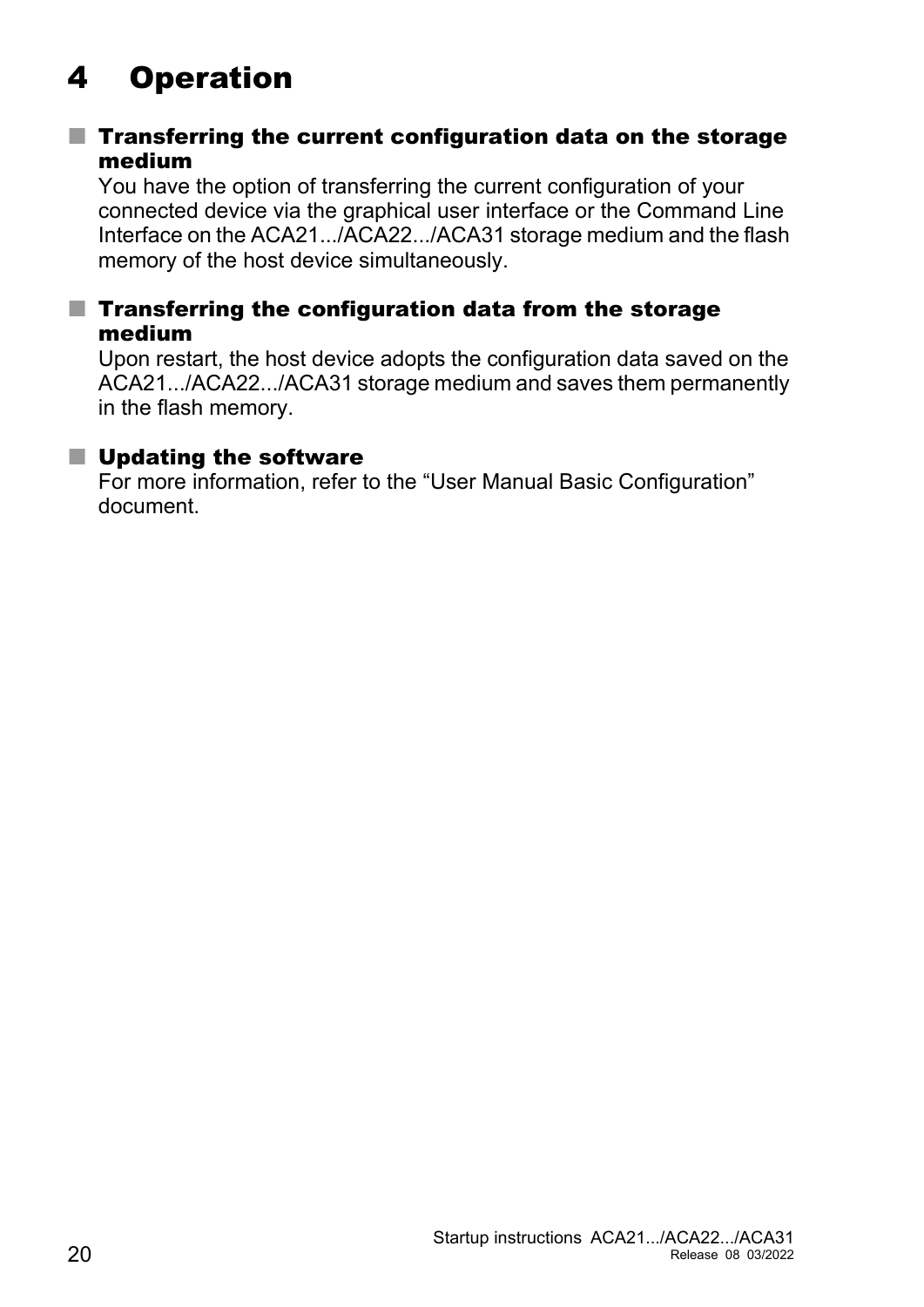## <span id="page-20-0"></span>5 Technical data

| <b>General technical data</b> |                          |                                                                                                           |  |  |
|-------------------------------|--------------------------|-----------------------------------------------------------------------------------------------------------|--|--|
| Order numbers                 | ACA21-USB (EEC)          | 943 271-003                                                                                               |  |  |
|                               | ACA22-USB (EEC)          | 942 124-001                                                                                               |  |  |
|                               | <b>ACA21-M12 (EEC)</b>   | 943 913-003                                                                                               |  |  |
|                               | <b>ACA22-M12 (EEC)</b>   | 942 125-001                                                                                               |  |  |
|                               | <b>ACA22-M12-C (EEC)</b> | 942 306-001                                                                                               |  |  |
|                               | ACA22A                   | 942 152-001                                                                                               |  |  |
|                               | ACA22-USB-C (EEC)        | 942 239-001                                                                                               |  |  |
|                               | ACA31                    | 942 074-001                                                                                               |  |  |
| <b>USB standard</b>           | ACA21-USB (EEC)          | <b>USB 1.1</b>                                                                                            |  |  |
|                               | <b>ACA21-M12 (EEC)</b>   |                                                                                                           |  |  |
|                               | ACA22-USB (EEC)          | <b>USB 2.0</b>                                                                                            |  |  |
|                               | <b>ACA22-M12 (EEC)</b>   |                                                                                                           |  |  |
|                               | <b>ACA22-M12-C (EEC)</b> |                                                                                                           |  |  |
|                               | ACA22A                   |                                                                                                           |  |  |
|                               | ACA22-USB-C (EEC)        |                                                                                                           |  |  |
| SD specifications             | ACA31                    | Version 2.0                                                                                               |  |  |
| Storage capacity              | ACA21-USB (EEC)          | 64 MB                                                                                                     |  |  |
|                               | <b>ACA21-M12 (EEC)</b>   |                                                                                                           |  |  |
|                               | ACA22-USB (EEC)          | 512 MB                                                                                                    |  |  |
|                               | <b>ACA22-M12 (EEC)</b>   |                                                                                                           |  |  |
|                               | <b>ACA22-M12-C (EEC)</b> |                                                                                                           |  |  |
|                               | ACA22A                   |                                                                                                           |  |  |
|                               | ACA22-USB-C (EEC)        |                                                                                                           |  |  |
|                               | ACA31                    |                                                                                                           |  |  |
| Connection type               | ACA21-USB (EEC)          | USB-A plug                                                                                                |  |  |
|                               | ACA22-USB (EEC)          |                                                                                                           |  |  |
|                               | ACA22A                   |                                                                                                           |  |  |
|                               | ACA22-USB-C (EEC)        | USB-C plug                                                                                                |  |  |
|                               | <b>ACA21-M12 (EEC)</b>   | 5-pin, "A"-coded M12 plug                                                                                 |  |  |
|                               | <b>ACA22-M12 (EEC)</b>   |                                                                                                           |  |  |
|                               | <b>ACA22-M12-C (EEC)</b> |                                                                                                           |  |  |
|                               | ACA31                    | SD card                                                                                                   |  |  |
| <b>Dimensions</b>             | ACA21-USB (EEC)          | 93 mm $\times$ 29 mm $\times$ 15 mm                                                                       |  |  |
|                               | ACA22-USB (EEC)          | $(3.66 \text{ in} \times 1.14 \text{ in} \times 0.59 \text{ in})$                                         |  |  |
|                               | <b>ACA21-M12 (EEC)</b>   |                                                                                                           |  |  |
|                               | <b>ACA22-M12 (EEC)</b>   |                                                                                                           |  |  |
|                               | ACA22A                   | 46 mm $\times$ 16 mm $\times$ 8 mm<br>$(1.81 \text{ in} \times 0.63 \text{ in} \times 0.31 \text{ in})$   |  |  |
|                               | ACA22-USB-C (EEC)        | 45 mm × 17 mm × 18 mm<br>$(1.77 \text{ in} \times 0.67 \text{ in} \times 0.71 \text{ in})$                |  |  |
|                               | ACA22-M12-C (EEC)        | 23 mm × 23 mm × 65 mm<br>$(0.91 \text{ in} \times 0.91 \text{ in} \times 2.56 \text{ in})$                |  |  |
|                               | ACA31                    | 32 mm $\times$ 24 mm $\times$ 2,1 mm<br>$(1.26 \text{ in} \times 0.94 \text{ in} \times 0.08 \text{ in})$ |  |  |
|                               |                          |                                                                                                           |  |  |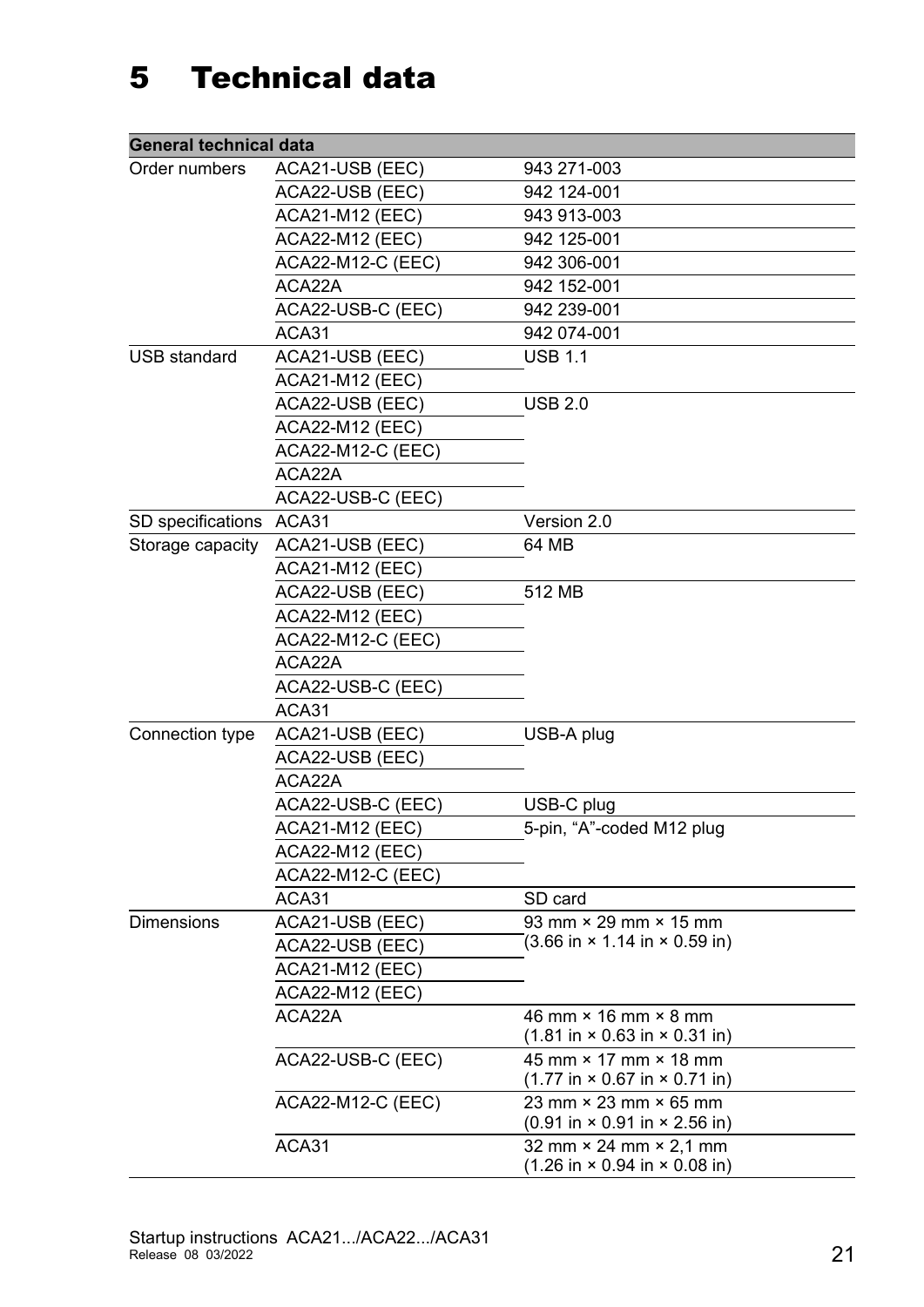| <b>General technical data</b> |                                      |                  |                                              |        |  |
|-------------------------------|--------------------------------------|------------------|----------------------------------------------|--------|--|
| Weight                        | ACA21-USB (EEC)                      |                  | 50 g (1.76 oz)                               |        |  |
|                               | ACA22-USB (EEC)                      |                  |                                              |        |  |
|                               | <b>ACA21-M12 (EEC)</b>               | 70 g (2.47 oz)   |                                              |        |  |
|                               | <b>ACA22-M12 (EEC)</b>               |                  |                                              |        |  |
|                               | ACA22-M12-C (EEC)                    |                  | 80 g (2.82 oz)                               |        |  |
|                               | ACA22A                               |                  | 6 g (0.21 oz)                                |        |  |
|                               | ACA22-USB-C (EEC)                    |                  | 10 g (0.35 oz)                               |        |  |
|                               | ACA31                                |                  | 5 g (0.18 oz)                                |        |  |
| Degree of                     | ACA21-USB (EEC)                      | <b>IP20</b>      |                                              |        |  |
| protection                    | ACA22-USB (EEC)                      |                  |                                              |        |  |
|                               | ACA22A                               |                  |                                              |        |  |
|                               | ACA22-USB-C (EEC)                    |                  |                                              |        |  |
|                               | ACA31                                |                  |                                              |        |  |
|                               | <b>ACA21-M12 (EEC)</b>               | IP <sub>67</sub> |                                              |        |  |
|                               | <b>ACA22-M12 (EEC)</b>               |                  |                                              |        |  |
|                               | <b>ACA22-M12-C (EEC)</b>             |                  |                                              |        |  |
| Cable length                  | ACA21-USB (EEC)                      |                  | 50 cm (19.69 in)                             |        |  |
|                               | ACA22-USB (EEC)                      |                  |                                              |        |  |
|                               | <b>ACA21-M12 (EEC)</b>               |                  |                                              |        |  |
|                               | <b>ACA22-M12 (EEC)</b>               |                  |                                              |        |  |
|                               | ACA22A                               |                  | $0 \text{ cm } (0 \text{ in})$               |        |  |
|                               | ACA22-USB-C (EEC)                    |                  |                                              |        |  |
|                               | <b>ACA22-M12-C (EEC)</b>             |                  |                                              |        |  |
| Power supply                  | ACA21/ACA22                          |                  | Maximum rated voltage DC                     | 5.5 V  |  |
|                               |                                      |                  | Maximum current                              | 150 mA |  |
|                               |                                      |                  | consumption                                  |        |  |
|                               |                                      | Class 2          |                                              |        |  |
|                               |                                      |                  |                                              |        |  |
| <b>Ambient conditions</b>     |                                      |                  |                                              |        |  |
| Climatic<br>conditions        | Ambient air temperature <sup>a</sup> | ACA21/<br>ACA22  | $-40$ °C  +70 °C (-40 °F  +158 °F)           |        |  |
| during operation              |                                      | ACA31            | $-40$ °C  +85 °C (-40 °F  +185 °F)           |        |  |
|                               | Humidity                             |                  | 10 %  95 %                                   |        |  |
|                               |                                      |                  | (non-condensing)                             |        |  |
|                               | Air pressure                         |                  | min. 795 hPa                                 |        |  |
|                               |                                      |                  | (+2000 m ASL; +6562 ft ASL)<br>max. 1060 hPa |        |  |
|                               |                                      |                  | (-400 m ASL; -1312 ft ASL)                   |        |  |
|                               |                                      |                  |                                              |        |  |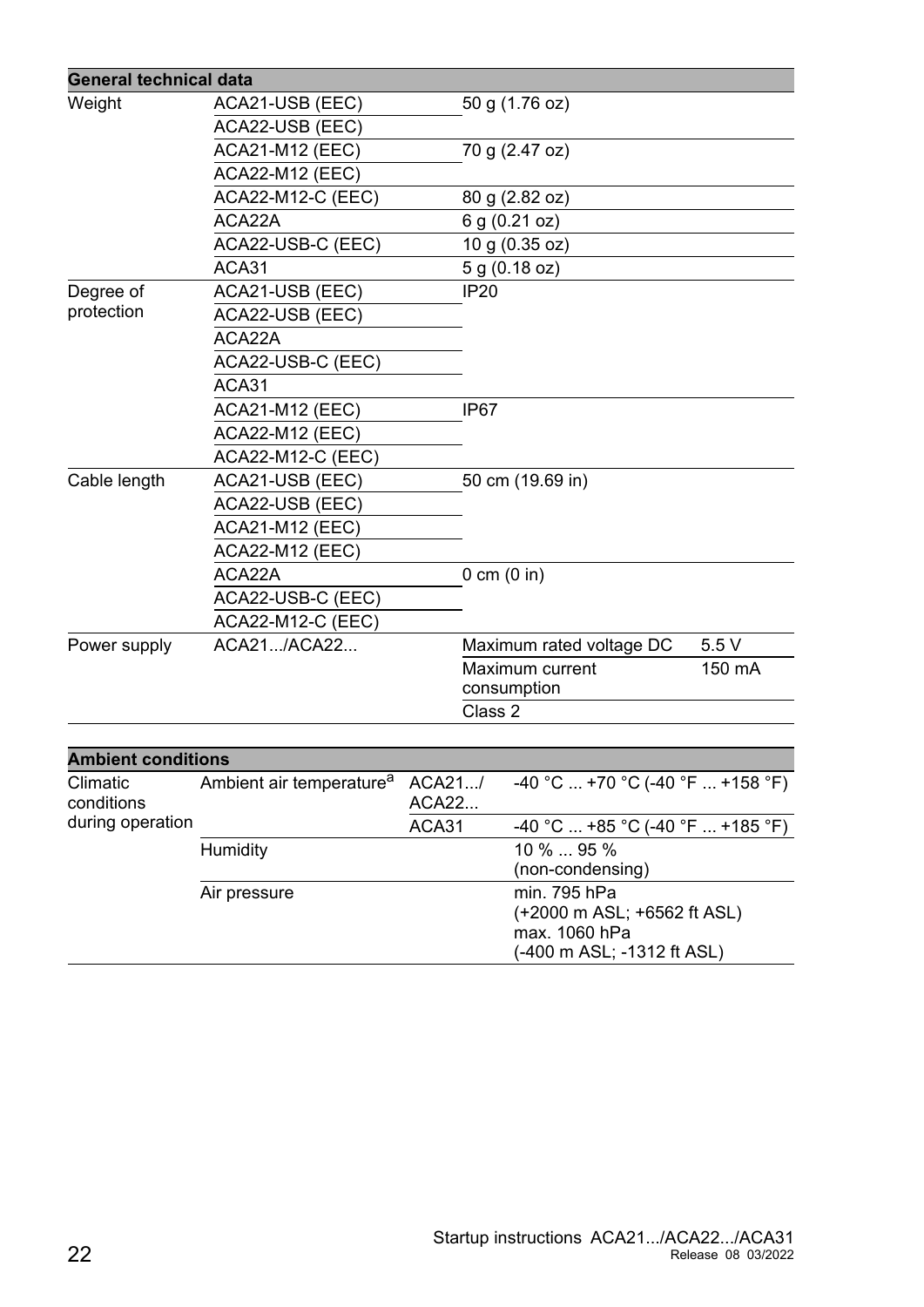| <b>Ambient conditions</b>            |                          |                                                              |                            |  |
|--------------------------------------|--------------------------|--------------------------------------------------------------|----------------------------|--|
| Ambient air temperature <sup>a</sup> | ACA21/<br>ACA22<br>ACA31 | $-40$ °C  +85 °C (-40 °F  +185 °F)                           |                            |  |
|                                      |                          | $-45\degree$ C  +85 $\degree$ C<br>$(-49 °F  +185 °F)$       | up to 3 months             |  |
|                                      |                          | $-40 °C$ +70 $°C$<br>$(-40 °F  + 158 °F)$                    | up to 1 year               |  |
|                                      |                          | $-40$ °C $\ldots$ +50 °C<br>(-40 °F  +122 °F)                | up to 2 years              |  |
|                                      |                          | $0 °C  +30 °C$<br>(+32 °F  +86 °F)                           | up to 10 years             |  |
| Humidity                             |                          | $10\%$ 95 $\%$<br>(non-condensing)                           |                            |  |
| Air pressure                         |                          | min. 700 hPa<br>(+3000 m ASL; +9842 ft ASL)<br>max. 1060 hPa |                            |  |
|                                      |                          |                                                              | (-400 m ASL; -1312 ft ASL) |  |

a. Temperature of the ambient air at a distance of 5 cm (2 in) from the device

| <b>EMC and immunity</b>          |                                         |       |                                                                   |
|----------------------------------|-----------------------------------------|-------|-------------------------------------------------------------------|
| Immunity                         | Vibration<br>IEC 60068-2-6, test Fc     |       | ACA21/ 8.4 Hz  200 Hz with 1 g<br>ACA22 200 Hz  500 Hz with 1.5 g |
|                                  |                                         | ACA31 | 10 Hz  150 Hz with 1 g                                            |
|                                  | <b>Shock</b><br>IEC 60068-2-27, test Ea |       | 15 g at 11 ms                                                     |
| <b>EMC</b> interference emission | EN 55032                                |       |                                                                   |
| <b>EMC</b> interference immunity | EN 61000-4-2                            |       | 6 kV contact discharge<br>8 kV air discharge                      |
|                                  | EN 61000-4-3                            |       | max. 10 V/m                                                       |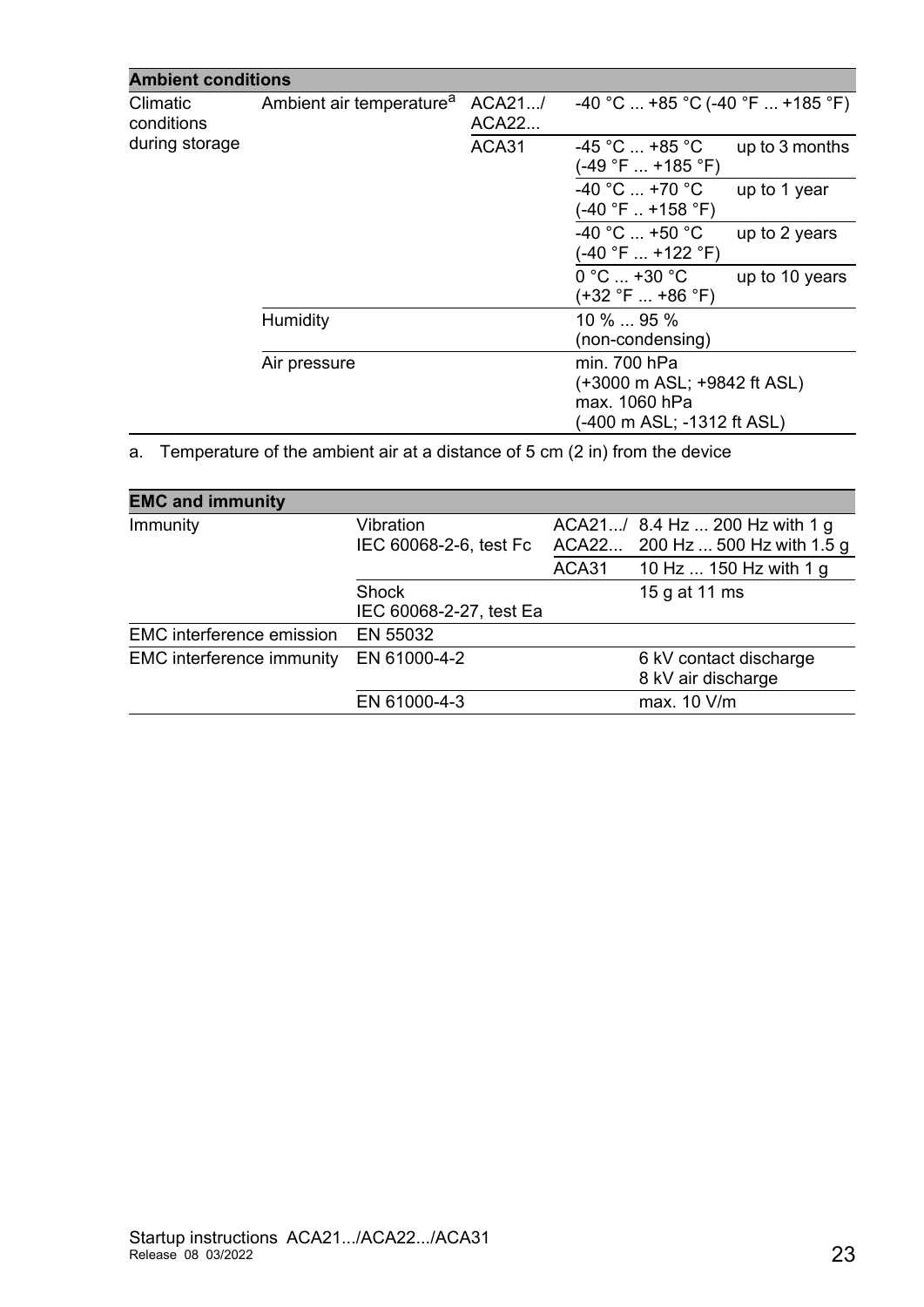#### **Underlying technical standards**

The device has an approval based on a specific standard exclusively if the approval indicator appears on the device casing.

[If your device has a shipping approval according to DNV, you find the approval mark printed on](http://www.hirschmann.com)  the device label. You will find out whether your device has other shipping approvals on the [Hirschmann website at w](http://www.hirschmann.com)ww.hirschmann.com in the product information.

| EN 50121-4            | Railway applications - EMC - Emission and immunity of the<br>signaling and telecommunications apparatus (Rail Trackside)                           |
|-----------------------|----------------------------------------------------------------------------------------------------------------------------------------------------|
| EN 60079-0            | Explosive atmospheres - Part 0: Equipment - General<br>requirements                                                                                |
| EN 60079-7            | Explosive atmospheres – Part 7: Equipment protection by<br>increased safety "e"                                                                    |
| EN 60079-11           | Explosive atmospheres - Part 11: Equipment protection by<br>intrinsic safety "i"                                                                   |
| EN 61131-2            | Programmable controllers - Part 2: Equipment requirements and<br>tests                                                                             |
| FCC 47 CFR Part 15    | <b>Code of Federal Regulations</b>                                                                                                                 |
| <b>IEC/EN 61850-3</b> | Communication networks and systems for power utility<br>automation - Part 3: General requirements.                                                 |
| <b>IEEE 1613</b>      | <b>IEEE Standard Environmental and Testing Requirements for</b><br><b>Communication Networking Devices in Electric Power</b><br><b>Substations</b> |
| CAN/CSA C22.2 No. 213 | Non-incendive Electrical Equipment for Use in Class I, Division 2<br>Hazardous Locations.                                                          |
| <b>ANSI/UL 121201</b> | Nonincendive Electrical Equipment for Use in Class I and II,<br>Division 2 and Class III, Divisions 1 and 2 Hazardous (Classified)<br>Locations    |
| <b>NEMA TS 2</b>      | Traffic Controller Assemblies with NTCIP Requirements<br>(environmental requirements)                                                              |
| <b>UL 508</b>         | Safety for Industrial Control Equipment                                                                                                            |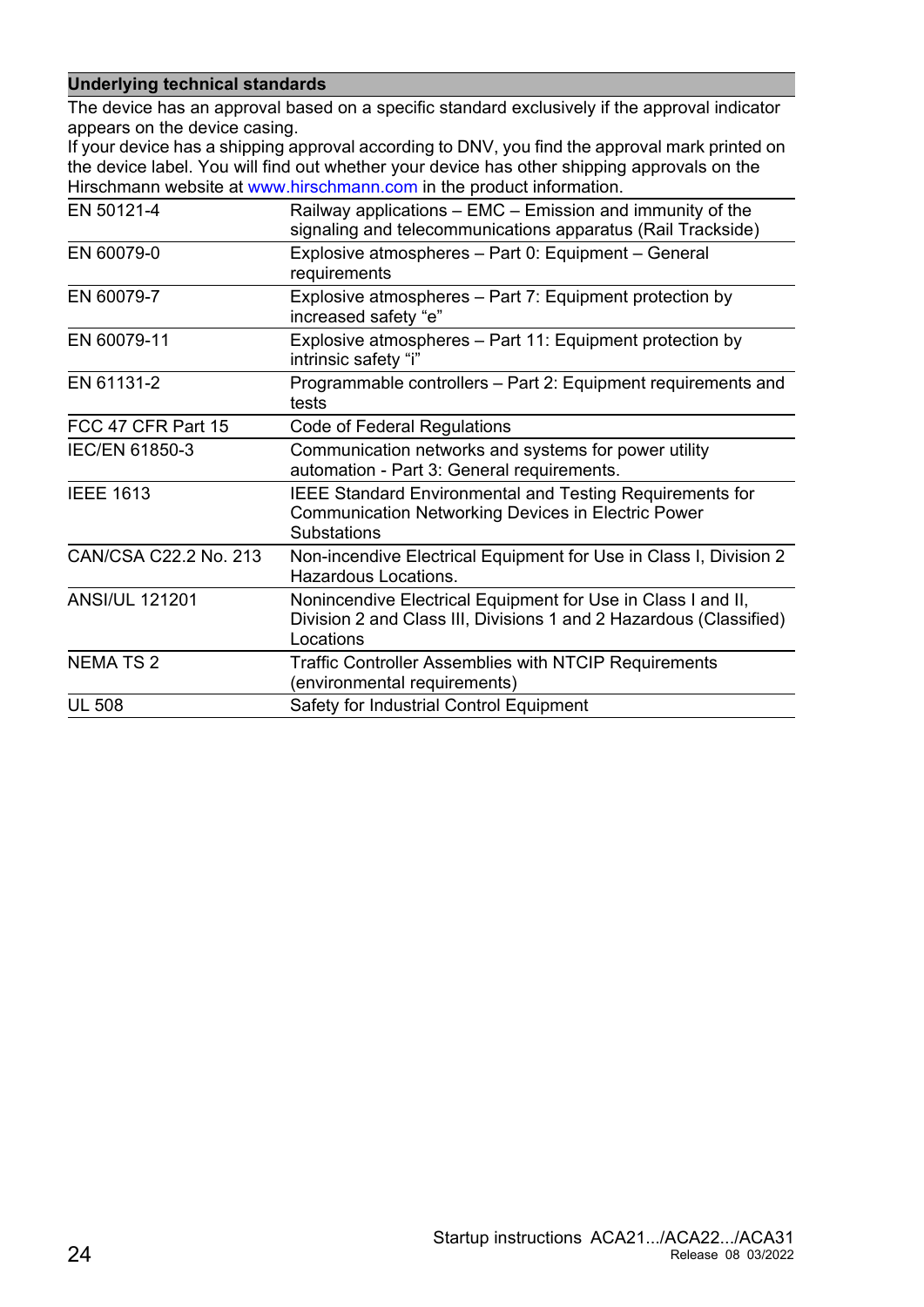## <span id="page-24-0"></span>A Further support

#### **Technical questions**

For technical questions, please contact any Hirschmann dealer in your area or Hirschmann directly.

[You find the addresses of our partners on the Internet at](http://www.hirschmann.com) http://www.hirschmann.com.

[A list of local telephone numbers and email addresses for technical support](https://hirschmann-support.belden.com)  directly from Hirschmann is available at https://hirschmann-support.belden.com.

This site also includes a free of charge knowledge base and a software download section.

#### **Customer Innovation Center**

The Customer Innovation Center is ahead of its competitors on three counts with its complete range of innovative services:

- Consulting incorporates comprehensive technical advice, from system evaluation through network planning to project planning.
- $\blacktriangleright$  Training offers you an introduction to the basics, product briefing and user training with certification. [You find the training courses on technology and products currently](https://www.belden.com/solutions/customer-innovation-center)  [available at h](https://www.belden.com/solutions/customer-innovation-center)ttps://www.belden.com/solutions/customer-innovationcenter.
- $\triangleright$  Support ranges from the first installation through the standby service to maintenance concepts.

With the Customer Innovation Center, you decide against making any compromises in any case. Our client-customized package leaves you free to choose the service components you want to use.

Internet:

https://www.belden.com/solutions/customer-innovation-center